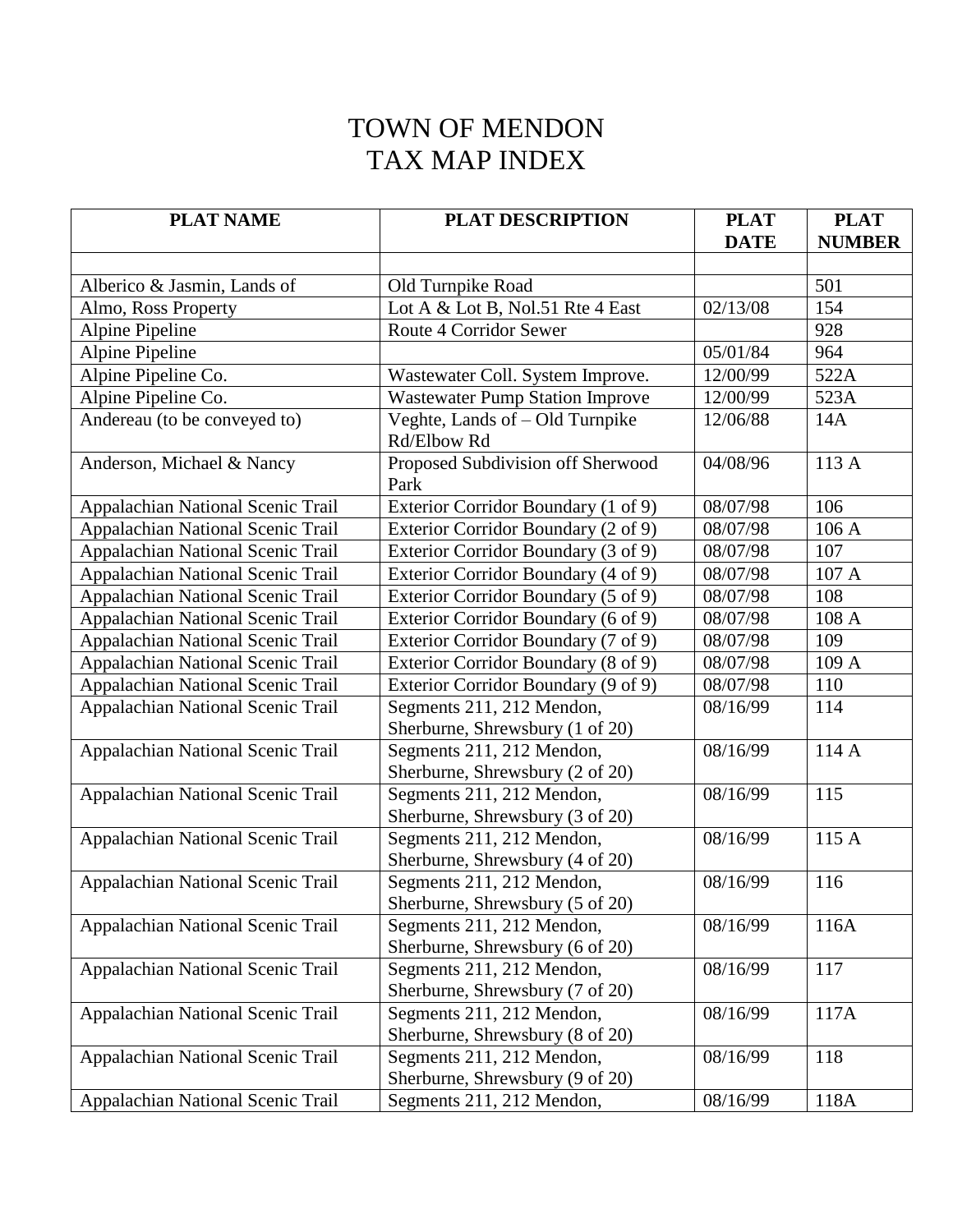| <b>PLAT NAME</b>                  | <b>PLAT DESCRIPTION</b>           | <b>PLAT</b> | <b>PLAT</b>   |
|-----------------------------------|-----------------------------------|-------------|---------------|
|                                   |                                   | <b>DATE</b> | <b>NUMBER</b> |
|                                   | Sherburne, Shrewsbury (10 of 20)  |             |               |
| Appalachian National Scenic Trail | Segments 211, 212 Mendon,         | 08/16/99    | 119           |
|                                   | Sherburne, Shrewsbury (11 of 20)  |             |               |
| Appalachian National Scenic Trail | Segments 211, 212 Mendon,         | 08/16/99    | 119A          |
|                                   | Sherburne, Shrewsbury (12 of 20)  |             |               |
| Appalachian National Scenic Trail | Segments 211, 212 Mendon,         | 08/16/99    | 120           |
|                                   | Sherburne, Shrewsbury (13 of 20)  |             |               |
| Appalachian National Scenic Trail | Segments 211, 212 Mendon,         | 08/16/99    | 120A          |
|                                   | Sherburne, Shrewsbury (14 of 20)  |             |               |
| Appalachian National Scenic Trail | Segments 211, 212 Mendon,         | 08/16/99    | 121           |
|                                   | Sherburne, Shrewsbury (15 of 20)  |             |               |
| Appalachian National Scenic Trail | Segments 211, 212 Mendon,         | 08/16/99    | 121A          |
|                                   | Sherburne, Shrewsbury (16 of 20)  |             |               |
| Appalachian National Scenic Trail | Segments 211, 212 Mendon,         | 08/16/99    | 122           |
|                                   | Sherburne, Shrewsbury (17 of 20)  |             |               |
| Appalachian National Scenic Trail | Segments 211, 212 Mendon,         | 08/16/99    | 122A          |
|                                   | Sherburne, Shrewsbury (18 of 20)  |             |               |
| Appalachian National Scenic Trail | Segments 211, 212 Mendon,         | 08/16/99    | 123           |
|                                   | Sherburne, Shrewsbury (19 of 20)  |             |               |
| Appalachian National Scenic Trail | Segments 211, 212 Mendon,         | 08/16/99    | 123A          |
|                                   | Sherburne, Shrewsbury (20 of 20)  |             |               |
| Appalachian National Scenic Trail | Segment Map 212-01                | 09/08/83    | 535A          |
| Appalachian National Scenic Trail | 212-01                            | 10/03/83    | 104           |
| Appalachian National Scenic Trail | 212-01                            | 10/03/83    | 104 A         |
| Averill, James & Patricia         | Survey                            | 12/1973     | 165A          |
| Bagley, Fred & Jennifer           | <b>House Plans</b>                | 04/00/79    | 970           |
| Bahnson, David                    | House Plans - Deer Run            | 04/13/84    | 920           |
| <b>Balch, Harmond Estate</b>      | Easterly side of TH 16            | 01/00/84    | 504           |
| <b>Balch, Harmond Estate</b>      | Westerly side of TH 16 (updated)  | 08/00/91    | 503           |
| <b>Balch, Harmond Estates</b>     | Westerly side of TH 16            | 02/03/84    | 512A          |
| Barbers Inc                       | Route 4 (Present Kicks)           | 05/00/69    | 16            |
| Bassett Estate, Lands of          |                                   | 03/10/81    | 502A          |
| <b>Beaver Pond</b>                | City of Rutland Tract #1-Route 4  | 06/27/58    | 529A          |
| <b>Beechwood Farms</b>            | Mound System - Notch Road         | 05/19/97    | 101 A         |
| Belden, Kent & Evelyn             | Residence - Stone Hollow          | 04/08/87    | 915           |
| Benetatos, Mark & Currier         | Survey of the lands - Post Road   | 2/04        | 144A          |
|                                   | Extension & Park Land             |             |               |
| Benham, Robert & Dorothy Lands of | <b>US Route 4</b>                 | 10/17/60    | 507           |
| Bertha, Gizell                    | To Green Mtn Club Inc- Elbow Road | 01/00/01    | 127A          |
| <b>Bhakta Development Company</b> | Lands of Bhakta Development       | 05/21/2010  | 156           |
|                                   | Company LLC                       |             |               |
| <b>Bhakta Development Company</b> | Lands of Bhakta Development       | 05/21/2010  | 156A          |
|                                   | Company LLC                       |             |               |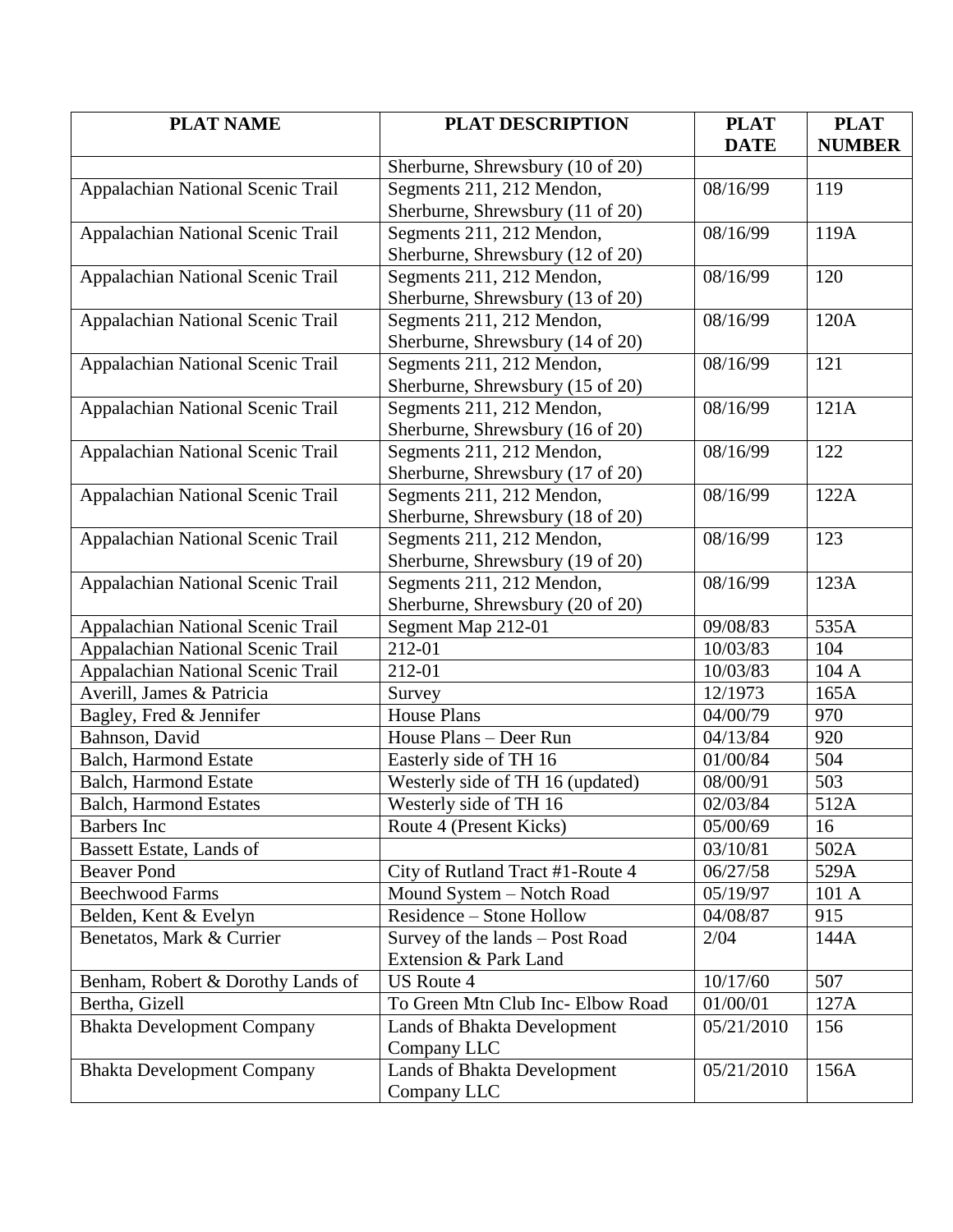| <b>PLAT NAME</b>                     | <b>PLAT DESCRIPTION</b>               | <b>PLAT</b> | <b>PLAT</b>     |
|--------------------------------------|---------------------------------------|-------------|-----------------|
|                                      |                                       | <b>DATE</b> | <b>NUMBER</b>   |
| <b>Birchwood Estate Condo</b>        | Route 4 (Sheet 8 of 8)                | 10/29/80    | 47              |
| <b>Birchwood Estate Condo</b>        | Route 4 (Sheet 7 of 8)                | 10/29/80    | 47A             |
| <b>Birchwood Estate Condo</b>        | Route 4 (Sheet 6 of 8)                | 10/29/80    | 48              |
| <b>Birchwood Estate Condo</b>        | Route 4 (Sheet 5 of 8)                | 10/29/80    | 48A             |
| <b>Birchwood Estate Condo</b>        | Route 4 (Sheet 4 of 8)                | 10/29/80    | 49              |
| <b>Birchwood Estate Condo</b>        | Route 4 (Sheet 3 of 8)                | 10/29/80    | 49A             |
| <b>Birchwood Estate Condo</b>        | Route 4 (Sheet 2 of 8)                | 10/29/80    | 50              |
| <b>Birchwood Estate Condo</b>        | Route 4 (Sheet 1 of 8)                | 10/29/80    | 50A             |
| Blackbear Habitat in Vermont, 1989   |                                       | 00/00/89    | 503             |
| <b>Blue Tor Development</b>          | North Side Elbow Rd Lots A2, A2A      | 01/03/77    | $\overline{52}$ |
| <b>Blue Tor Development</b>          | North side Elbow Road                 | 01/03/77    | 61A             |
| <b>Blue-Tor Development</b>          | Lot 2                                 | 04/27/69    | 501             |
| <b>Blue-Tor Development</b>          | Lands of Arthur N Milliken            | 11/00/66    | 506             |
| <b>Blue-Tor Development</b>          | Lot and Road Layout                   | 11/02/74    | 502             |
| <b>Blue-Tor Development</b>          | Heather Lane & Barker Road            | 11/20/68    | 135             |
| <b>Blue-Tor Development</b>          | Plan of Proposed Town Highways        | 11/20/68    | 502             |
| Blue-Tor Development (Section A)     | Lands of Arthur N Milliken            | 02/24/68    | 501A            |
| Bones, Sallie                        | Off Meadowlake Dr.                    | 08/24/76    | 60              |
| Bosworth, Stanley A & Ann O          | Easterly of Wheelerville Road         | 08/22/85    | 25A             |
| Bosworth, Stanley A & Ann O          | Parcel #3 Wheelerville Road           | 09/00/85    | 35A             |
| Bosworth, Stanley A & Ann O          | Parcel #1 Wheelerville Road           | 10/00/85    | 31              |
| Bosworth, Stanley A & Ann O          | Parcel #2 Wheelerville Road           | 10/00/85    | 31A             |
| Bosworth, Stanley A & Ann O          | Westerly of Wheelerville Road         | 10/19/85    | $\overline{25}$ |
| Bosworth, Stanley A & Anne O         | Wheelerville                          | 10/00/70    | 71              |
| Bove, John M Property                | Off Notch Road (Rev. Parcels a, b, c) | 06/29/88    | 506A            |
| Bowen, Ernest A & Jeannette P        | <b>US Route 4</b>                     | 04/00/76    | 134A            |
| Bowen, Nancy                         | <b>Town Line Road</b>                 | 05/09/95    | 87A             |
| Bradder, William E                   | Wheelerville Road                     | 11/06/75    | 63              |
| <b>Bradley Parcel</b>                | NE Tel & Tel Cream Hill Road          | 03/00/80    | 51              |
| Bradley, Dorothy                     | Bradley, Jeffrey conveyed to          | 08/00/92    | 2A              |
| Bradley, Dorothy S.                  | Parcel A US Route 4                   | 9/12/78     | 147             |
| Bradley, Dorothy to Bradley, George  | Route 4                               | 04/02/84    | 40A             |
| & Eileen                             |                                       |             |                 |
| Bradley, George E & Eileen M         | Parcels 1 & 2 Off US Route 4          | 11/02/99    | 126             |
| Bradley, Jeffrey                     | Bradley, Dorothy Conveyed from        | 08/00/92    | 2A              |
| Brand, Samuel B                      | $Surplus - SP25$                      | 00/00/00    | 532             |
| Bridge #3, Meadowlake Drive          | R.O.W. Map                            | 4/12/2001   | 159A            |
| Bridge #3, Meadowlake Drive          | Layout Sheet 2                        | 4/12/2001   | 160             |
| Bridge #3, Meadowlake Drive          | Layout Sheet 3                        | 4/12/2001   | 160A            |
| Bridge #3, Meadowlake Drive          | R.O.W. Detail Sheet                   | 4/12/2001   | 159             |
| Bridge, Almer G Alice M & Elton R    | East side of Park Lane Extension      | 05/17/82    | 134             |
| Bridge, Almer G, Alice M & Elton R   | East Side - Park Lane Ext             | 05/17/82    | 956             |
| Bridge, Lawrence L., Terry L. Bridge | Proposed subdivision of lands of Park | 01/2007     | 148             |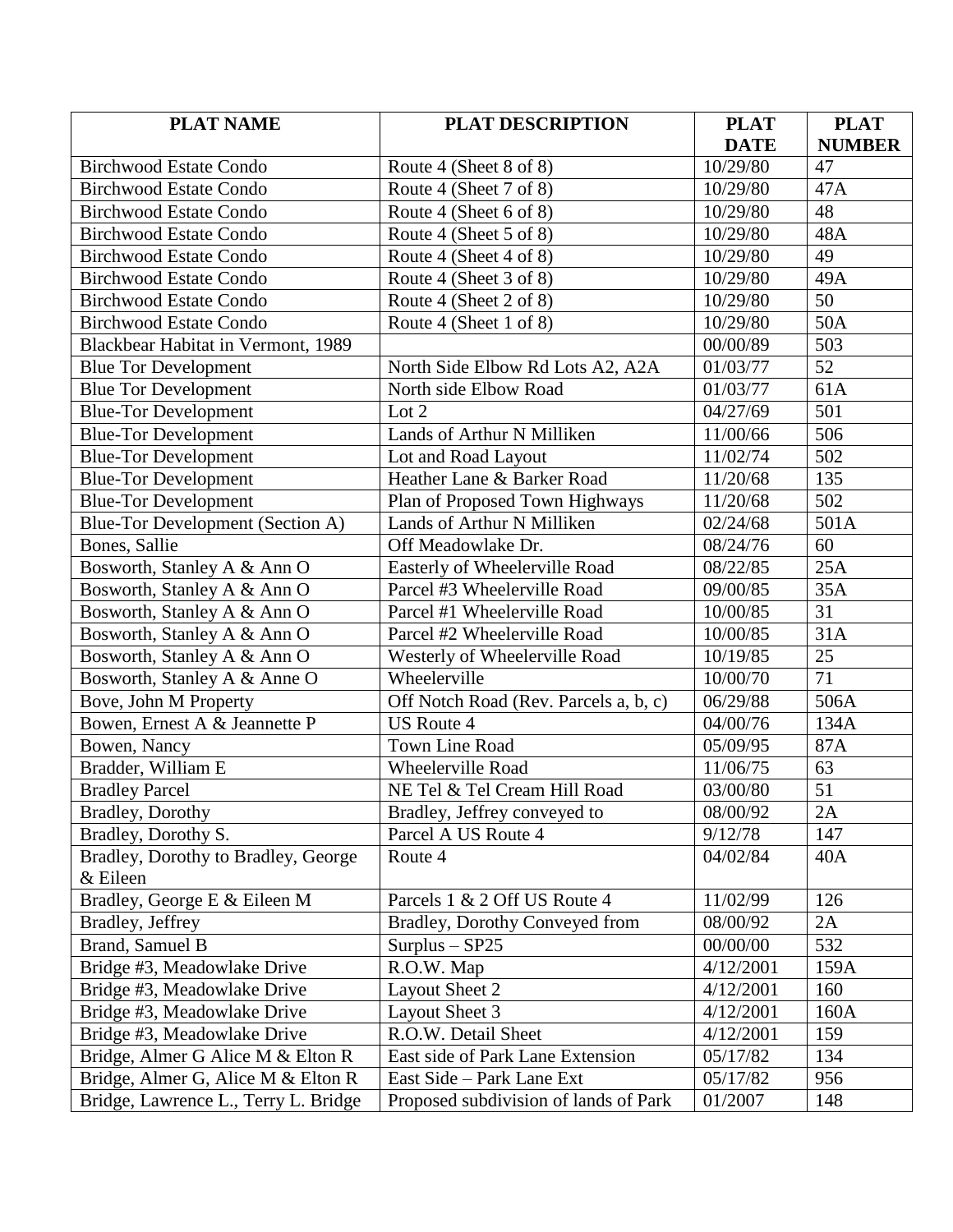| <b>PLAT NAME</b>                     | <b>PLAT DESCRIPTION</b>                | <b>PLAT</b> | <b>PLAT</b>   |
|--------------------------------------|----------------------------------------|-------------|---------------|
|                                      |                                        | <b>DATE</b> | <b>NUMBER</b> |
| & Nancy J. Merrill                   | Land & US Rte 4                        |             |               |
| <b>Brookwood</b>                     | Plat #1 (Lot $1a -$ Lot $17$ )         | 07/00/66    | 505A          |
| <b>Burnham Hollow Farm Store</b>     | Agcy Of Trans - Easement               | 08/07/91    | 515A          |
| <b>Calvin Coolidge State Forest</b>  |                                        |             | 139A          |
| Carmasin, Alan (Vermont Inn)         | Cream Hill Road                        | 09/10/87    | 973           |
|                                      | Sewer Extension for 2.5 acre sub       |             |               |
| Carpenter, Horace; Nickerson, Donna  | <b>US Route 4</b>                      | 10/00/87    | 23            |
| C; Lyon, Carla C                     |                                        |             |               |
| Casella                              | Boundary survey to be annexed to       | 06/13/97    | 103           |
|                                      | existing lot C1 Route 4                |             |               |
| Casella, Raymond & Thurley O         | Parcel A Mendon Pico Motel             | 12/00/66    | 507A          |
| Chillington, James F                 | Prop. Subdivision Wheelerville Rd      | 01/10/02    | 133A          |
| Chillington, James F                 | Final Subdiv. Wheelerville Rd          | 03/16/01    | 131           |
| Chillington, James F., Lands of      | Wheelerville Rd. (T.H.#7)              | 12/31/08    | 154A          |
| Chimayo LLC Boundary Survey          | Boundary Survey Parcel A-Portion of    | 10/27/14    | 166           |
| VT Survey Consultants LLC            | Chimayo LLC                            |             |               |
| Chittenden Quadrangle                | Geological Survey Map                  | 00/00/88    | 524           |
| Cloutier, Keith                      | <b>Park Lane Extension</b>             | 03/15/88    | 22A           |
| Colgan, John D Est                   |                                        | 12/07/93    | 83A           |
| Colgan, John D Est                   | Tract 827 Easement 2                   | 12/07/93    | 84            |
| Colgan, John D Est                   | Tract 827 Easement 1                   | 12/07/93    | 84A           |
| Colgan, John D Lands of              | Warden Lot, Mills/Barlow Lot, Lot 10   | 00/00/00    | 515           |
| Coolidge, Mary C                     | <b>US Route 4</b>                      | 06/21/85    | 136A          |
| Corsones, Cortland T et al           | Giblin, Paul (Lands to be conveyed to) | 10/29/97    | 124           |
|                                      | Eggleston Rd or Pike Rd                |             |               |
| Cortina Inn                          | <b>ALTA/ACSM Land Title Survey</b>     | 3/29/077    | 155A          |
| Cristelli, Andrew & Nancy & Lorman,  | Westerly side TH 16 & 18 (Notch Rd)    | 10/00/98    | 112 A         |
| Edward                               |                                        |             |               |
| Crossman & Nugent                    | Crossman Dr - Rutland Town             | 03/07/01    | 132A          |
| Crossman, Mary A Lands of            | Formerly Roy W Crossman                | 02/00/64    | 505           |
| Crossman, Neil E & Henry C           | US Route 4                             | 03/00/75    | 60A           |
| Crossman, Neil E & Henry C           | Parcel A Off US Route 4                | 05/03/78    | 53            |
| Crossman/Gennette                    | <b>US Route 4 Siteplan</b>             | 06/25/90    | 986           |
| Cupak, Andrea Deary, Land (5/31/16)  | Lot #5 Sugar Tree Valley, Mendon, VT   | 10/02/15    | 168           |
| Curran, Paul & Mary Lou              | Easterly side of Town Line Road        | 04/17/85    | 36A           |
| Curran, Paul V & Fuller, Richard S & | Easterly side of Townline Road         | 11/20/95    | 94            |
| Kelly A                              |                                        |             |               |
| Currier, Robert B Estate             | Parcel B - Meadowlake Drive            | 06/07/66    | 135A          |
| Currier, Robert Estate               | Mendon & Rutland Town                  | 04/00/66    | 504A          |
| Cuttitta, Gary                       | Pondview Condo Site Plan               | 09/03/86    | 24            |
| Cuttitta, Gary & Pat; Pondview       | Site plan – Highway Entrance           | 06/24/82    | 32A           |
| Condos                               |                                        |             |               |
| Cuttitta, Gary & Pat; Pondview       | $2nd$ floor plans (Sheet 4 of 4)       | 10/01/85    | 33            |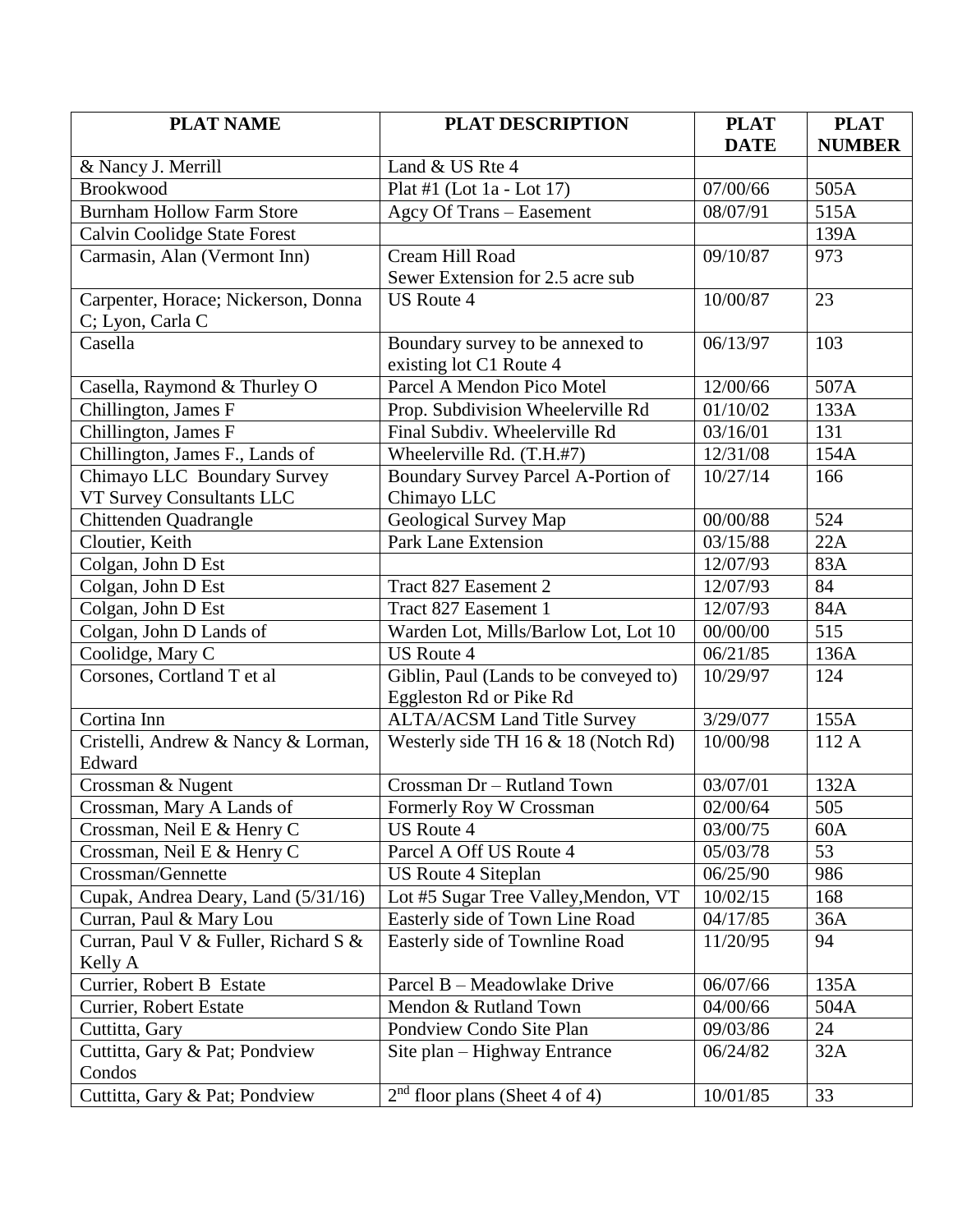| <b>PLAT NAME</b>                         | <b>PLAT DESCRIPTION</b>                 | <b>PLAT</b> | <b>PLAT</b>   |
|------------------------------------------|-----------------------------------------|-------------|---------------|
| Condos                                   |                                         | <b>DATE</b> | <b>NUMBER</b> |
|                                          |                                         |             |               |
| Cuttitta, Gary & Pat; Pondview<br>Condos | $2nd$ floor plans (Sheet 3 of 4)        | 10/01/85    | 33A           |
| Cuttitta, Gary & Pat; Pondview           | 1st floor plans (Sheet 2 of 4)          | 10/01/85    | 34            |
| Condos                                   |                                         |             |               |
| Cuttitta, Gary & Pat; Pondview           | 1st floor plans (Sheet 1 of 4)          | 10/01/85    | 34A           |
| Condos                                   |                                         |             |               |
| Cuttitta, Gary & Pat; Pondview           | $2nd$ Floor plans (sheet 4 of 4)        | 10/01/85    | 29            |
| Condos;                                  |                                         |             |               |
| Cuttitta, Gary & Pat; Pondview           | $2nd$ Floor plans (sheet 3 of 4)        | 10/01/85    | 29A           |
| Condos;                                  |                                         |             |               |
| Cuttitta, Gary & Pat; Pondview           | 1st Floor plans (sheet 2 of 4)          | 10/01/85    | 30            |
| Condos;                                  |                                         |             |               |
| Cuttitta, Gary & Pat; Pondview           | 1st Floor plans (sheet 1of 4)           | 10/01/85    | 30A           |
| Condos;                                  |                                         |             |               |
| <b>CVPS</b>                              | Central Area Reinforcement Study        | 02/00/85    | 901           |
|                                          | <b>Transmission Alternatives</b>        |             |               |
| <b>CVPS</b>                              | Central area reinforcement study        | 02/00/85    | 972           |
|                                          | transmission alternatives               |             |               |
| <b>CVPS</b>                              | Right of Way - Route 4                  | 04/09/91    | 8             |
| <b>CVPS</b>                              | <b>Central Area Reinforcement Study</b> | 06/00/85    | 984           |
|                                          | <b>Line Routing Alternatives</b>        |             |               |
| <b>CVPS</b> (Survey Abstract)            | Lands to be purchased                   | 04/09/91    | <b>8A</b>     |
| Deer Run                                 | Deer Run                                | 06/08/89    | 12A           |
| Deer Run                                 | Site Layout & Utilities                 | 08/12/88    | 536A          |
| Deer Run                                 | Site Layout                             | 09/09/88    | 924           |
| Deer Run                                 | Lot 2                                   | 10/05/93    | <b>78A</b>    |
| Deer Run                                 | Lot 4                                   | 10/05/93    | 81            |
| Deer Run                                 | Main Layout & Profile - Sewer           | 10/26/88    | 991           |
| Deer Run, Survey of                      |                                         | 06/08/89    | 16A           |
| Deermont Grange #368 Inc.                | Northwesterly Side of US Route 4        | 07/31/00    | 126A          |
| DeSilvey, Dennis L & Kathleen S          | Journey's End                           | 07/00/83    | 42A           |
| Donnelly/Montgomery Project              | Killington, VT                          | 06/16/77    | 940           |
|                                          | Killington Access Road                  |             |               |
| Dubeau, David & Elizabeth Prop of        | Seymour Richardson Parcel               | 07/24/65    | 511           |
| <b>Dyer Trust</b>                        | <b>Boundary Survey</b>                  | 8/11/2014   | 164B          |
| Dyer, H Edward & Rilla S                 | Meadowlake Dr.                          | 07/26/72    | 70            |
| Dyer, H Edward                           | Parcel B Meadowlake Dr                  | 03/00/73    | 69A           |
| Dyer, H Edward & Sharp, Gretchen M       | Proposed Division Line, Meadowlake      | 03/00/73    | 69            |
|                                          | Dr.                                     |             |               |
| Dyer, Marjorie L                         | <b>Twin Bridges Road</b>                | 02/16/98    | 111           |
| <b>East Mendon Associates</b>            | Encoser Inc (Formerly of) -             | 06/00/84    | 86            |
|                                          | Northwesterly side of US Route 4        |             |               |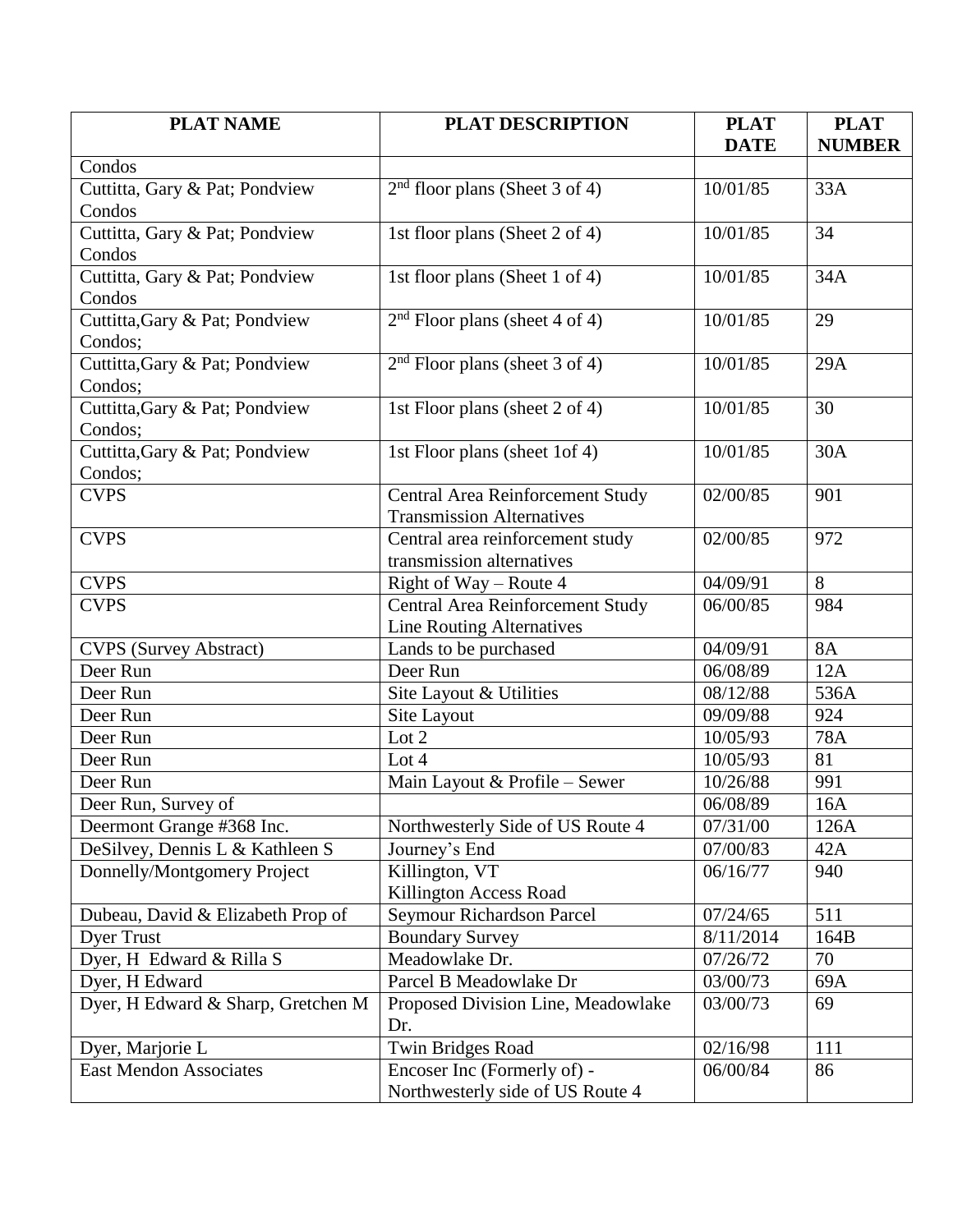| <b>PLAT NAME</b>                    | <b>PLAT DESCRIPTION</b>              | <b>PLAT</b> | <b>PLAT</b>   |
|-------------------------------------|--------------------------------------|-------------|---------------|
|                                     |                                      | <b>DATE</b> | <b>NUMBER</b> |
| <b>East Mendon Associates</b>       | Encoser Inc., Lands Formerly of      | 07/18/88    | 503A          |
| <b>Eastridge Acres</b>              | Lots 46 - 48 For Proposed Well Ease. | 02/08/92    | 5             |
| Eastridge Acres - Section 1         | Norman F & Katherine King Johnson    | 05/00/59    | 508           |
| Eastridge Acres - Section 1         | Water Supply & Distribution System   | 12/00/67    | 510           |
| Eastridge Acres - Section 1         | Water Supply & Distribution System   | 12/00/67    | 510A          |
| Eastridge Acres - Section 2         | Norman F & Katherine King Johnson    | 10/00/60    | 508A          |
| Eastridge Acres - Sections 1 & 2    | Norman F & Katherine King Johnson    | 05/00/59    | 509A          |
| Eastridge Acres – Sections 1 & 2    | Norman F & Katherine King Johnson    | 09/30/66    | 509           |
| <b>Encoser</b> Inc                  | New Restaurant – Route 4             | 00/00/85    | 963           |
| Encoser Inc (Formerly of)           | East Mendon Associates -             | 06/00/84    | 86            |
|                                     | Northwesterly side of US Route 4     |             |               |
| <b>Esquiline Hill</b>               | Proposed Subdivision, Mendon,        | 4/04        | 546           |
|                                     | Vermont                              |             |               |
| <b>Esquiline Hill</b>               | Proposed Subdivision, Mendon,        | 4/04        | 547           |
|                                     | Vermont                              |             |               |
| <b>Esquiline Hill</b>               | Proposed Subdivision, Mendon,        | 4/04        | 548           |
|                                     | Vermont                              |             |               |
| <b>Esquiline Hill</b>               | Proposed Subdivision, Mendon,        | 4/04        | 549           |
|                                     | Vermont                              |             |               |
| <b>Esquiline Hill</b>               | Proposed Subdivision, Mendon,        | 4/04        | 550           |
|                                     | Vermont                              |             |               |
| <b>Esquiline Hill</b>               | Proposed Subdivision, Mendon,        | 4/04        | 551           |
|                                     | Vermont                              |             |               |
| <b>Esquiline Hill</b>               | Proposed Subdivision, Mendon,        | 4/04        | 552           |
|                                     | Vermont                              |             |               |
| <b>Esquiline Hill</b>               | Proposed Subdivision, Mendon,        | 4/04        | 553           |
|                                     | Vermont                              |             |               |
| Esquiline Hill LLC                  | Subdivision Survey - Westerly from   | 01/05       | 144           |
|                                     | Route 4                              |             |               |
| <b>Esrom Properties Corp</b>        | Old Turnpike/Barker Rd/Heather La    | 11/00/71    | 74            |
| <b>Esrom Properties Inc</b>         | Plan of Portion of Lands             | 11/00/69    | 511A          |
| Ezzo, Dorothy, Dorothy Ann, & Linda | Intersection Notch Road & South      | 07/00/71    | 136A          |
|                                     | Mendon Road                          |             |               |
| Fay, Harley                         | To Goddard, Richard 12.3 acres       | 04/00/67    | 137           |
|                                     | <b>Park Lane Extension</b>           |             |               |
| First Mendon Ltd                    | Proposed Subdivision US Route 4      | 0/18/91     | 97            |
| First Mendon LTd                    | Proposed Subdivision US Route 4      | 03/18/91    | 112           |
| First Mendon Ltd                    | Proposed Subdivision US Route 4      | 03/18/91    | 91            |
| <b>First Mendon Ltd</b>             | US Route 4 Proposed Subdivision      | 06/12/81    | 988           |
| First Mendon Ltd.                   | Proposed Subdivision US Route 4      | 03/18/91    | 127           |
| First Mendon Ltd.                   | Proposed Subdivision US Route 4      | 03/18/91    | 5A            |
| First Mendon Ltd.                   | Route 4                              | 03/18/91    | 977           |
|                                     | Proposed Subdivision                 |             |               |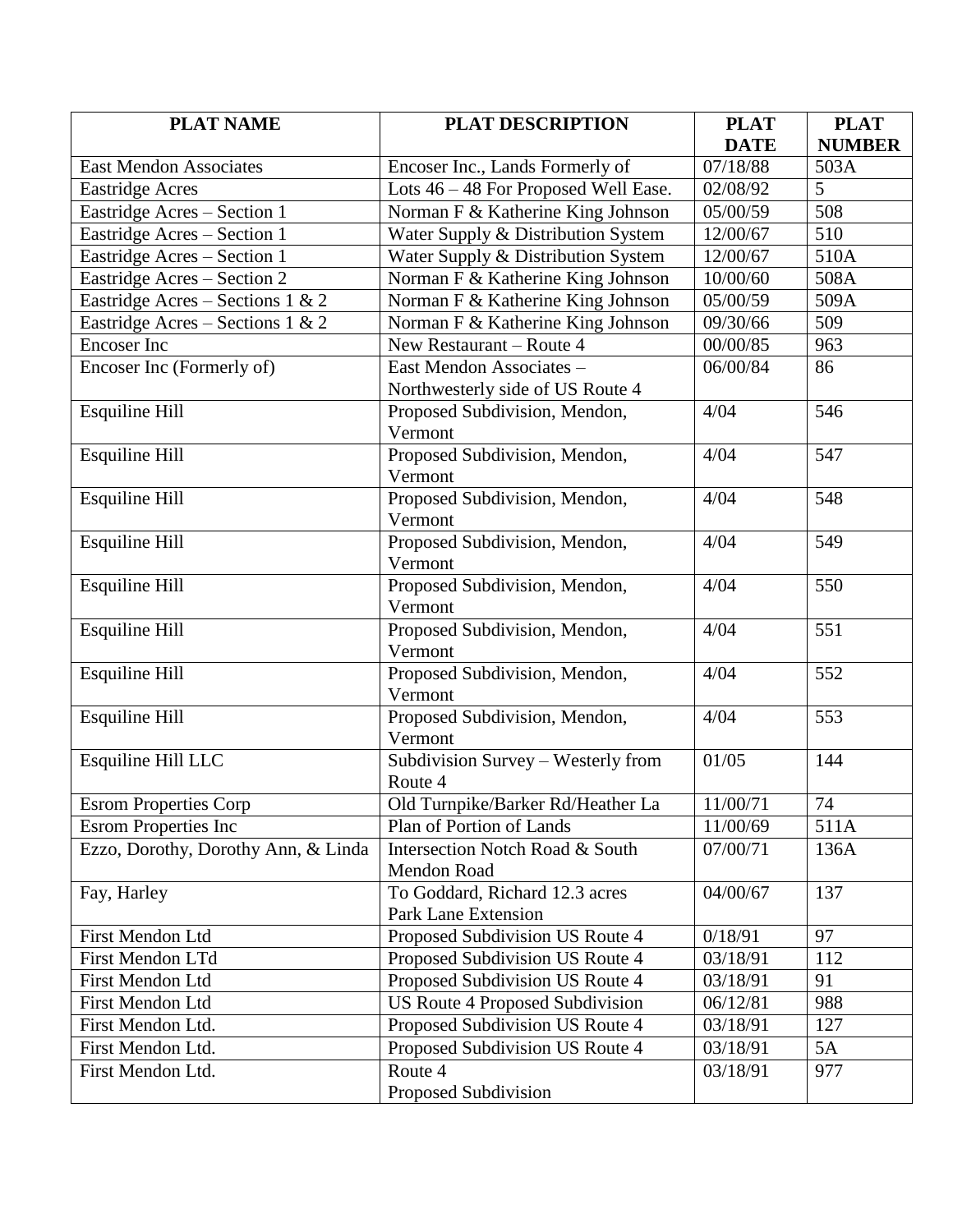| <b>PLAT NAME</b>                      | <b>PLAT DESCRIPTION</b>                 | <b>PLAT</b> | <b>PLAT</b>   |
|---------------------------------------|-----------------------------------------|-------------|---------------|
|                                       |                                         | <b>DATE</b> | <b>NUMBER</b> |
| Flax, Reiva L & Herschel              | replacement septic area, Elbow Rd       | 12/03/92    | 1             |
| Flood Insurance Rate Maps (9) &       | <b>Preliminary Maps</b>                 | 5/31/2007   | 151, 151A,    |
| <b>Flood Analysis</b>                 |                                         |             | 152           |
| Flood Map                             | Mendon                                  | 09/18/95    | 519A          |
| Forest Service Colgan/SCR Lands       |                                         |             | 961           |
| Forsyth, Donald A                     | Proposed Easements For lots C-2B, C-    | 10/13/86    | 136           |
|                                       | 3 Blue Tor Development Ridge Road       |             |               |
| Fox Hollow (Butternut Villas)         | Rec. Condominium Housing Units          | 10/16/86    | 512           |
| Fox Hollow Condo (Mia Supra Corp)     | Site & Utility Plan (Rev)               | 06/02/88    | 513A          |
| Franzoni, Raymond S, Carolyn P &      | <b>Town Line Road</b>                   | 04/00/68    | 513           |
| Peter Property                        |                                         |             |               |
| Freitas, Andrew J & Marsha            | Southeasterly side of US Route 4        | 03/06/85    | 39            |
| Fuller, Richard S & Kelly A &         | Easterly side of Townline Road          | 11/20/95    | 94            |
| Curran, Paul V                        |                                         |             |               |
| Furman & Murphy                       | Park Lane Ext                           | 10/00/94    | 87            |
| General Highway Map                   | <b>Rutland County</b>                   | 00/00/86    | 519A          |
| Gennette/Crossman                     | <b>US Route 4 Siteplan</b>              | 06/25/90    | 986           |
| Geological Survey Map                 | Chittenden Quadrangle                   | 00/00/61    | 516           |
| Geological Survey Map                 | Pico Peak Quadrangle                    | 00/00/80    | 524A          |
| Geological Survey Map                 | Killington Peak Quadrangle              | 00/00/83    | 525           |
| Geological Survey Map                 | <b>Rutland Quadrangle</b>               | 00/00/88    | 523           |
| Geological Survey Map                 | Chittenden Quadrangle                   | 00/00/88    | 524           |
| George Aiken State Forest             | George Aiken State Forest Boundary      | 06/20/1940  | 545A          |
| Giblin, Paul                          | Corsones, Cortland T et al              | 10/29/97    | 124           |
|                                       | (Lands to be conveyed from)             |             |               |
|                                       | Eggleston Rd or Pike Rd                 |             |               |
| Gillespie, Peter J. & Elizabeth L     | 5844 Wheelerville Rd(old 50) TN7        | 11/01/2010  | 158           |
| Gipe, J                               | Proposed Subdivision Townline Road      | 07/25/78    | 53A           |
| Goddard, Richard                      | Park Lane Ext                           | 00/00/00    | 515A          |
| Goddard, Richard                      | From Fay, Harley 12.3 acres             | 04/00/67    | 137           |
|                                       | Park Lane Extension                     |             |               |
| Golding, Shirley                      | Off Route 4 (Castle behind orchard)     | 07/00/87    | 23A           |
| Gowans, Margaret et al                |                                         | 09/10/75    | 62A           |
| Gowans, Richard C.                    | Proposed subdivision, east side of town | 01/2008     | 150A          |
|                                       | highway No. 16                          |             |               |
|                                       |                                         |             |               |
| Grace, A James                        | Northwesterly side of US Route 4        | 11/18/93    | 79A           |
| Gram, Dan Inc.                        | <b>Notch Road</b>                       | 09/16/93    | 80A           |
| <b>Greater Rutland</b>                | US 4 & 7 Bypass Study Update            |             | 981           |
| Green Mountain Club Inc               | From Bertha, Gizell - Elbow Road        | 01/00/01    | 127A          |
| <b>Green Mountain National Forest</b> | Zucker, Donald Tract 800                | 03/21/96    | 99A           |
| <b>Green Mountain National Forest</b> | Part of US Tract 150K (1 of 4)          | 08/29/94    | 89            |
| <b>Green Mountain National Forest</b> | Part of US Tract 150K (2 of 4)          | 08/29/94    | 89A           |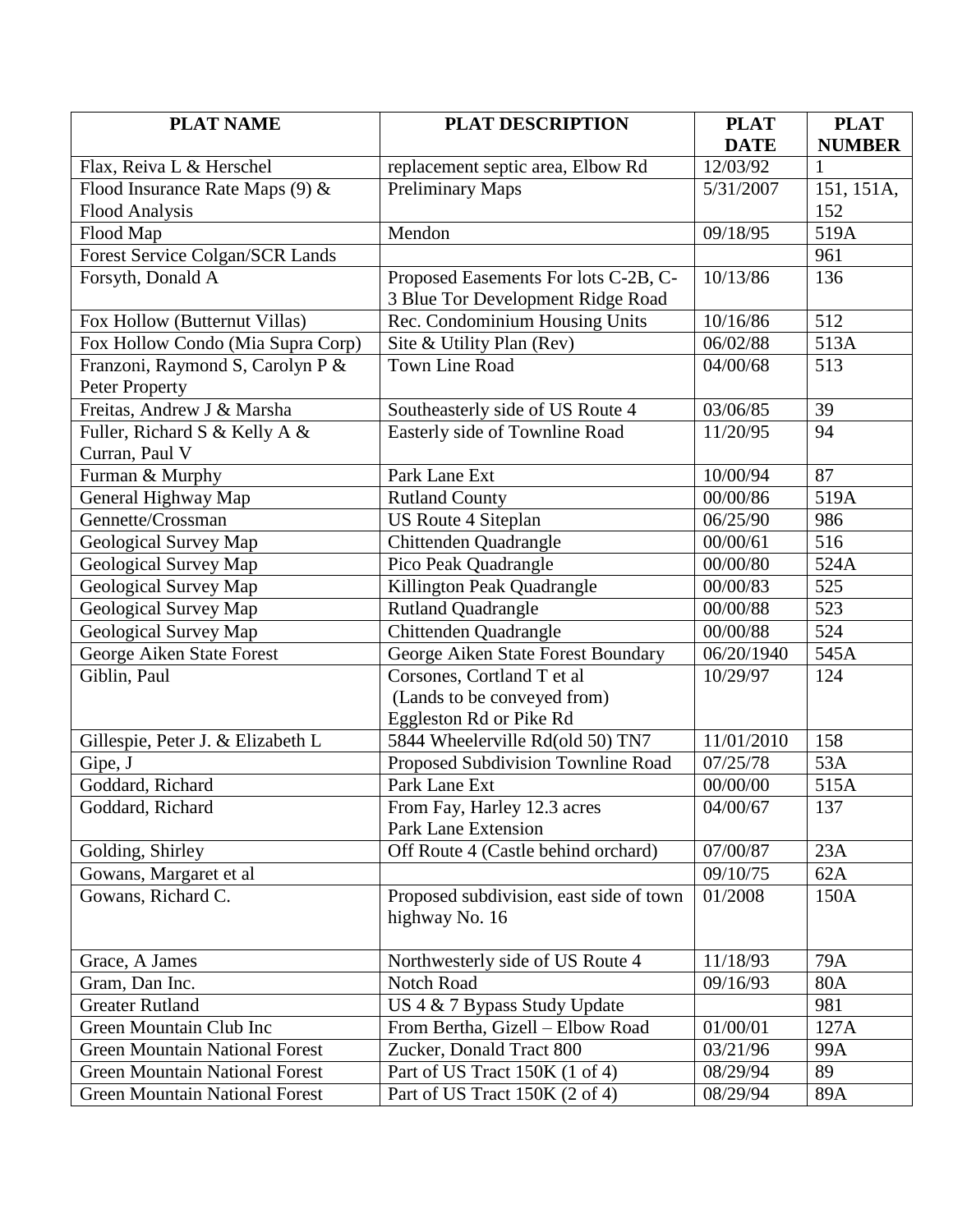| <b>PLAT NAME</b>                           | <b>PLAT DESCRIPTION</b>              | <b>PLAT</b>       | <b>PLAT</b>   |
|--------------------------------------------|--------------------------------------|-------------------|---------------|
|                                            |                                      | <b>DATE</b>       | <b>NUMBER</b> |
| <b>Green Mountain National Forest</b>      | Part of US Tract 150K (4 of 4)       | 08/29/94          | 90            |
| <b>Green Mountain National Forest</b>      | Part of US Tract 150K (3 of 4)       | 08/29/94          | <b>90A</b>    |
| <b>Green Mountain National Forest</b>      | Part of US Tracts 819, 827 (1 of 2)  | 12/08/94          | 88            |
| <b>Green Mountain National Forest</b>      | Part of US Tracts 819, 827 (2 of 2)  | 12/08/94          | 88A           |
| <b>Green Mountain National Golf Course</b> | Sherburne, VT                        | 04/10/95          | 934           |
| Griffin, W Bradney                         | South Mendon Rd                      | 06/00/78          | 514A          |
| Griffin, W Bradney                         | <b>Subdivision South Mendon Rd</b>   | 09/23/91          | 85A           |
| Griffin, W Bradney                         | Proposed subdiv-South Mendon Rd      | 12/05/78          | 514A          |
| Haley Frances W et ux                      | Portion of prop of Journey's End Rd. | 05/00/69          | 514           |
| Hall, Robert O & Penelope                  | Agcy of Trans - Easement             | 08/07/91          | 515A          |
| Hansen, Gerald L & Janice F                | Proposed Subdiv-Lot 6-Deer Run Sub   | 02/00/02          | 11A           |
| Heaton, Michael                            | <b>Subdivision Sherwood Park</b>     | 07/05/94          | 124A          |
| <b>Hebert Property</b>                     |                                      | 10/23/72          | 514           |
| Hemenway, Charles & Melody &               | <b>Blueridge Mountain</b>            | 04/00/95          | 92A           |
| Young, Lawrence, Keith, Lawrence           |                                      |                   |               |
| Hogge Penny Inn                            | Unit Plan                            |                   | 513           |
| Hogge Penny Motor Inn                      | <b>US Route 4</b>                    | 03/17/80          | 931           |
| Hogge Penny Motor Inn                      | Route 4                              | 12/23/80          | 44A           |
| Hogge Penny Motor Inn                      | <b>Individual Unit Plans</b>         | 12/23/80          | 45            |
| Hogge Penny Motor Inn                      | <b>Individual Unit Plans</b>         | 12/23/80          | 45A           |
| Hogge Penny Project                        | <b>US Route 4</b>                    | 03/17/80          | 969           |
| Holbrook, George E & Elizabeth             | Killington – Pico Motor Inn Route 4  | 09/19/00          | 131A          |
| Holbrook, George E & Elizabeth             | <b>US Route 4</b>                    | 10/00/92          | 110 A         |
| Holbrook, George E & Elizabeth             | <b>US Route 4</b>                    | 10/00/92          | 1A            |
| Hunt, Leach, Larson                        | Wheelerville                         | 01/00/86          | 18            |
| Hussak, Edward & Janet                     | Woodward Road                        | 10/10/01          | 129A          |
| Intermountain Constructors &               | <b>Notch Road PUD</b>                | 04/02/88          | 979           |
| Griffin, Bradney                           | Preliminary Site Plan                |                   |               |
| IP Realty Corp - Sherburne Corp            | Exchanges                            | 05/13/82          | 44            |
| Jamac Corp                                 | Lots 1-6 US Route 4                  | $\sqrt{02}/16/98$ | 105           |
| Johnsen, N.W. lot                          | For Patten Corp N.E.-Wheelerville    | 12/00/85          | 528           |
| Johnson & Walbridge                        | Division of "Jones Lot"              | 00/00/00          | 518           |
| Johnson & Walbridge                        | Lot Layout portion of "Jones Lot"    | 05/01/66          | 517           |
| Johnson & Walbridge                        | Jones Lot                            | 10/00/52          | 534           |
|                                            | Welch, Fredericka                    |                   |               |
| Johnson & Walbridge                        | To Welch, Fredericka                 | 10/00/52          | 534           |
| Johnson, Ida L                             | Cream Hill Road (Subdivisions)       | 04/01/67          | 516A          |
| Johnson, Suzanne & Michael Neal            | Northerly side of US Route 4         | 07/00/96          | 96            |
| Johnstone, Robert W & Edith V              | Coffeehouse Road/Elbow Road          | 08/00/82          | 43            |
| Jones Lot                                  | Owned by Johnson & Walbridge         | 10/00/52          | 534           |
|                                            | Welch, Fredericka                    |                   |               |
|                                            |                                      |                   |               |
| Jones, Alice                               | To Town of Mendon                    | 06/06/51          | 517A          |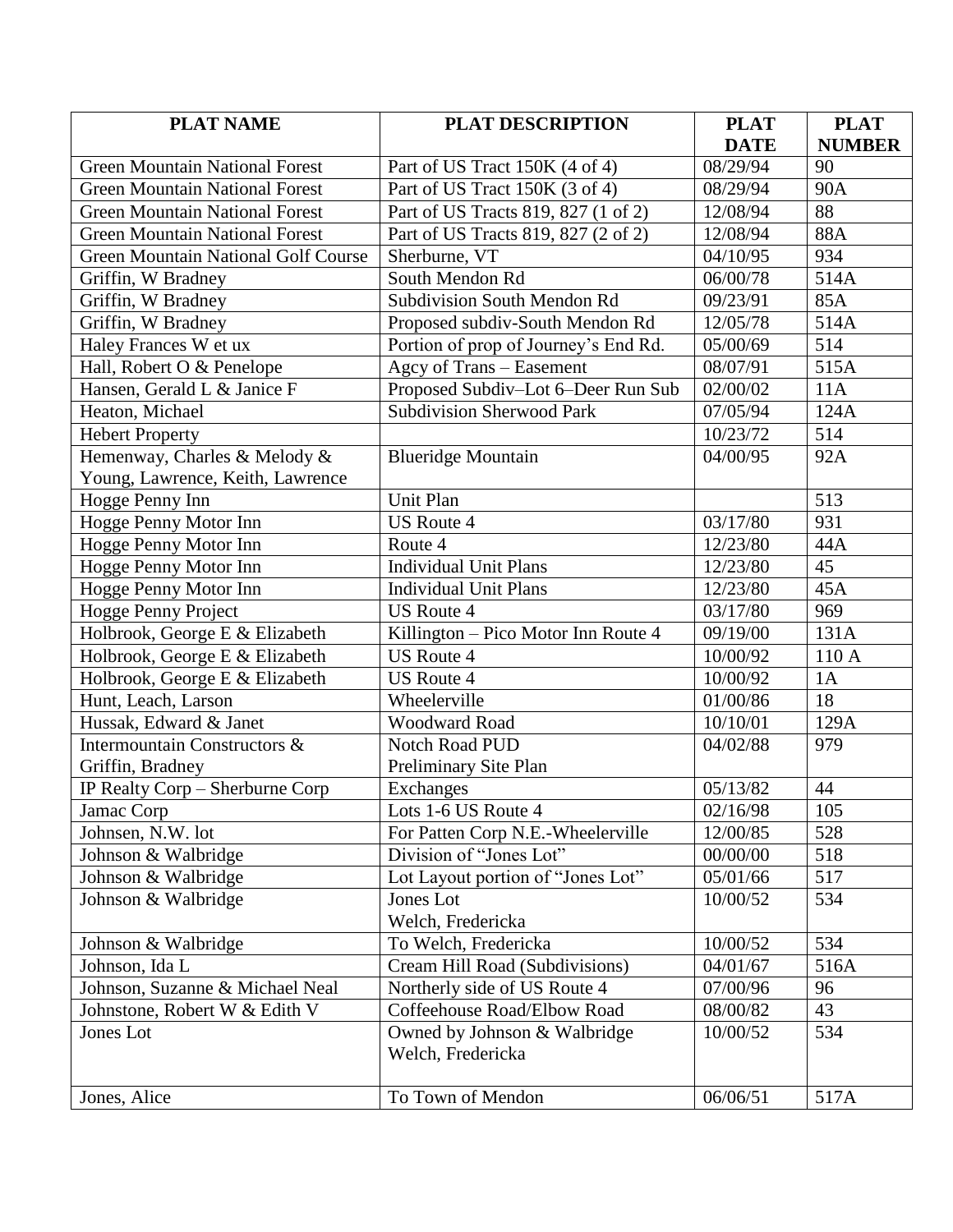| <b>PLAT NAME</b>                  | <b>PLAT DESCRIPTION</b>              | <b>PLAT</b> | <b>PLAT</b>     |
|-----------------------------------|--------------------------------------|-------------|-----------------|
|                                   |                                      | <b>DATE</b> | <b>NUMBER</b>   |
| Jones, Alice                      | To Pumpelly, Ripley                  | 06/06/51    | 517A            |
| Jones, Cort                       | Old Turnpike Road                    | 01/29/86    | 974             |
| Jones, Cort                       | <b>Turnpike Road</b>                 | 04/07/86    | 27A             |
| Jones, Cort                       | Cream Hill Road                      | 06/04/92    | 518             |
| Jones, Cort & Suzanne             | Survey                               | 2/11/2013   | 162B            |
| Jones, Cortland & Suzanne         | Survey                               | 09/07/2017  | 172             |
| Jones, Cortland & Suzanne         | Cream Hill Road                      | 10/23/01    | 130             |
| Jones, Joseph & Anne              | <b>Vicinity Map Survey</b>           | 2/11/2013   | 162A            |
| Jones, Joseph C & Anne J          | Cream Hill Road                      | 04/17/01    | 128A            |
| Jones, Joseph C & Anne J          | Survey                               | 09/07/2017  | 172A            |
| Jones, Joseph C & Anne J          | Cream Hill Road                      | 09/11/92    | 3               |
| Jones, Joseph C & Anne J          | Cream Hill Road                      | 11/24/95    | 95              |
| Journeys End Surveys              |                                      |             | 140A            |
| Kaufman, Richard & Paige, Scott,  | Proposed subdivision Meadowlake Dr.  | 06/00/92    | $\overline{4}$  |
| Lesley & Reczek, J James, Scott,  |                                      |             |                 |
| Wesley & Doris,                   |                                      |             |                 |
| Kelly, Gordon R & Barbara C       | South Road, Mountain Road            | 04/00/89    | 9               |
| Killington Gateway II Development | Bldg 2 Off US Route 4 (Sheet 6 of 6) | 03/07/77    | 56A             |
| Killington Gateway II Development | Bldg 2 Off US Route 4 (Sheet 5 of 6) | 03/07/77    | 57              |
| Killington Gateway II Development | Bldg 2 Off US Route 4 (Sheet 4of 6)  | 03/07/77    | 57A             |
| Killington Gateway II Development | Bldg 2 Off US Route 4 (Sheet 3 of 6) | 03/07/77    | $\overline{58}$ |
| Killington Gateway II Development | Bldg 2 Off US Route 4 (Sheet 2 of 6) | 03/07/77    | 58A             |
| Killington Gateway II Development | Bldg 2 Off US Route 4 (Sheet 1 of 6) | 03/07/77    | 59              |
| Killington Gateway II Development | Prop Town Highway off US Route 4     | 03/25/77    | 59A             |
| Killington Ltd                    | Ski Lift & Ski Trl, Hawk Mtn Prcl    | 11/01/83    | 75A             |
| Killington Ltd                    | Ski Trail ROW                        | 11/06/83    | 76A             |
| Killington Peak Quadrangle        | Geological Survey Map                | 00/00/83    | 525             |
| Killington-Pico Motor Inn         | Lots A $&$ C                         | 08/00/73    | 519             |
| Kousen, Alan & Virginia           | <b>Sherwood Drive</b>                | 12/27/94    | 101             |
| La Cortina                        | Various maps                         |             | 929             |
| La Cortina Inc (Mendon Township)  | Lands adjacent to US Route 4         | 07/00/84    | 40              |
| Lane, John, Estate of             | Survey of Lands US Rte 4             | 05/16/2017  | 171             |
| Lane, William C. & Sue A          | Plat Survey US Tract 819             | 7/1/2013    | 163A            |
| Lane, William C. & Sue A          | Plat Survey US Tract 819             | 7/1/2013    | 163B            |
| Laplaca, James A & Sue A          | Boundary/Subdivision Survey          | 10/1/2010   | 157             |
| Larson, Hunt, Leach               | Wheelerville                         | 01/00/86    | 18              |
| Lasher, Annie Garland             | Meadowlake Drive                     | 09/00/72    | 73A             |
| Latham & Boomhower Lands          | <b>Easterly Side of Notch Road</b>   | 06/00/92    | 3A              |
| Leach, Larson, Hunt               | Wheelerville                         | 01/00/86    | 18              |
| Lennox Floor Plan                 | 7 North Road - Eastridge Acres       |             | 911             |
| Long, Stephen P & Linda A         | fr Wright, William B & Polly Pardee  | 03/05/01    | 128             |
| Loso, Jeffery C & Maryellen       | Westerly Side of South Mendon Rd     | 08/00/88    | 78              |
| Loso, Jeffrey C & Maryellen       | Subdivision survey – Westerly side,  | 08/00/88    | 13              |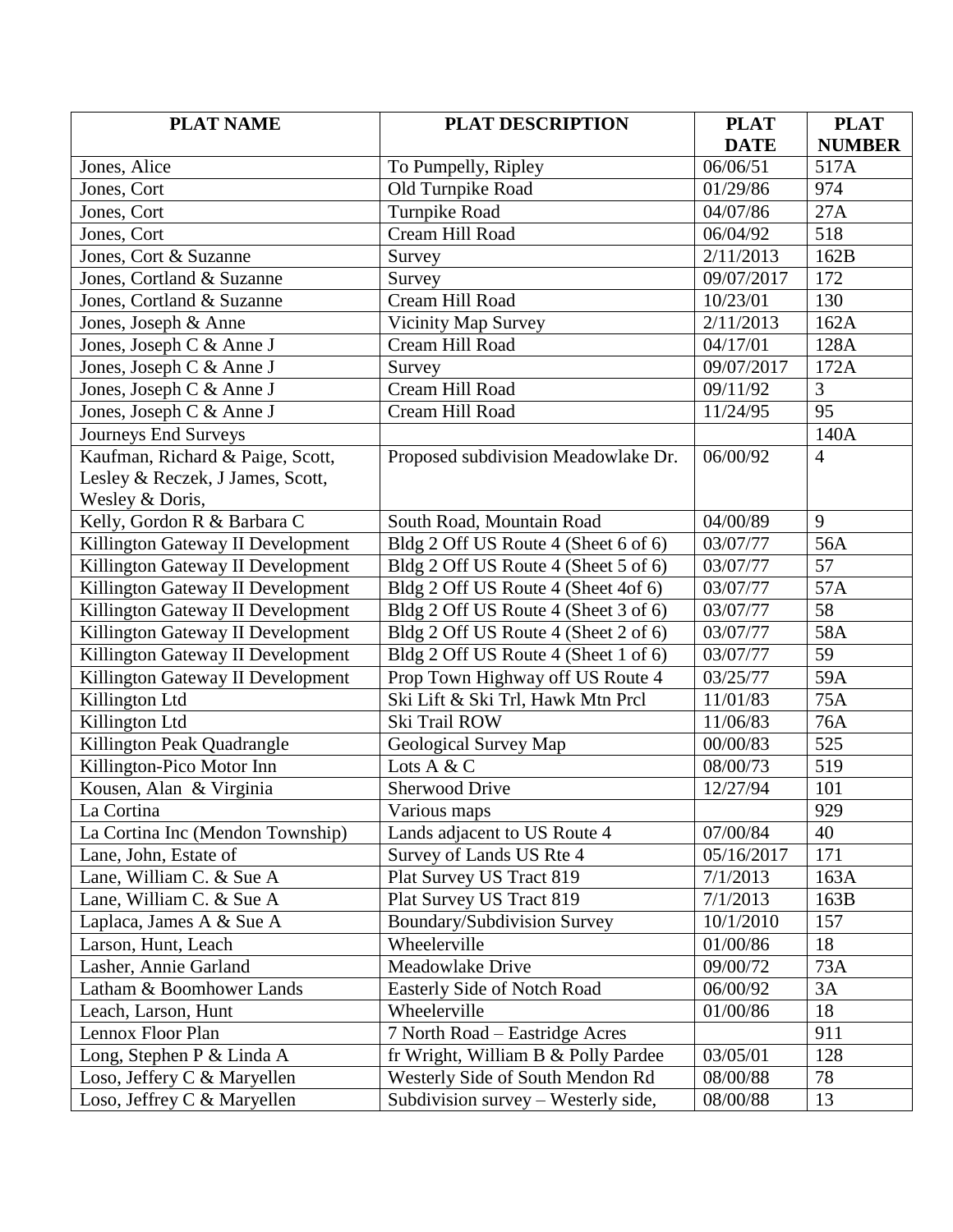| <b>PLAT NAME</b>                       | <b>PLAT DESCRIPTION</b>                 | <b>PLAT</b> | <b>PLAT</b>   |
|----------------------------------------|-----------------------------------------|-------------|---------------|
|                                        |                                         | <b>DATE</b> | <b>NUMBER</b> |
|                                        | South Mendon Road                       |             |               |
| Loso, Jeffrey C & Maryellen            | Subdivision - Westerly side of South    | 08/00/88    | 19            |
|                                        | <b>Mendon Road</b>                      |             |               |
| Loso, Jeffrey C & Maryellen            | South Mendon Road 4 Lot Subdiv.         | 08/03/87    | 975           |
| Lunna, Richard C. & Jewel O.           | Lot 22-Sherwood Park                    | 2/13/03     | 141A          |
| Lyon, Carla C; Carpenter, Horace;      | <b>US Route 4</b>                       | 10/00/87    | 23            |
| Nickerson, Donna C                     |                                         |             |               |
| Mac, David & Sonia                     | Mendon Notch Estates, Notch Rd, Lots    | 09/14/78    | 52A           |
|                                        | 1-10 and 17-21                          |             |               |
| Macy, Shirley Pumpelli & Pumpelli,     | Moore (Lands to be conveyed) Rte $4 &e$ | 08/03/71    | 13A           |
| Raphael R                              | Meadowlake Drive                        |             |               |
| Madden Brook Pond #2                   |                                         | 03/01/85    | 965           |
| Madden Pond                            | Proposed Access & Construction          | 09/01/85    | 966           |
| Madden Pond                            | Pump house – typical                    | 12/16/85    | 968           |
| Marceau, Rodney A                      | Proposed Subdivision - off Notch Road   | 04/08/86    | 26            |
| Marceau, Stuart R, Phyllis J & Jay     | Notch Road – Subdivision of Lands       | 03/23/84    | 18A           |
| Edward                                 |                                         |             |               |
| Marceau, Stuart R, Phyllis J, J Edward | Notch Road                              | 10/00/76    | 62            |
| Marra, GeorgeA & Linda T               | <b>US Route 4</b>                       | 05/00/92    | 77A           |
| Marro & Vargas (For Rutland Group)     | Re subdiv of parcels $3 & 5$ Sheet 2    | 07/12/90    | 10A           |
| Marro & Vargas (For Rutland Group)     | Re subdiv of parcels $3 & 5$ Sheet 1    | 07/12/90    | 11            |
| Mccue, Gerald R                        | Tract 763 Route 4                       | 05/05/74    | 85            |
| McDo nough, Charles P.                 | Site Plan                               | 11/1/12     | 161A          |
| McDonnell & Nugent                     | Survey of Water Line                    | 02/18/02    | 138           |
|                                        | Townline Road & Crossman Drive          |             |               |
| McDonough, Charles                     | SubDivision Lots 1,2,3,4 Approved       | 11/22/2015  | 168A          |
| McDonough, Charles P.                  | Notch Rd.                               | 06/23/04    | 142A          |
| McDonough, Charles P.                  | Subdivision Lots 1,2,3 Approved         | 1/16/2014   | 164A          |
| Meadowlake Drive                       | Plans - VAOT                            | 05/25/00    | 950           |
| Medway, A plan of                      |                                         | 00/1793     | 541           |
| Medway, A plan of                      |                                         | 00/1793     | 541A          |
| Mendon                                 | Map of Federal Lands & Proposed         |             | 971           |
|                                        | purchases                               |             |               |
| Mendon                                 | <b>Nature Conservancy</b>               | 00/00/88    | 525           |
| Mendon                                 | Significant Habitat Map                 | 00/00/90    | 525           |
| <b>Mendon Arms Property</b>            | Route 4                                 | 07/00/72    | 985           |
|                                        | Site plan                               |             |               |
| <b>Mendon Arms Property</b>            | <b>US Route 4</b>                       | 08/00/87    | 990           |
| Mendon Farm 1                          | Route 4                                 | 08/10/70    | 72A           |
| Mendon Farm 1                          | Bldg 1 Leaching Field #1 & Roads        | 11/00/71    | 72            |
| <b>Mendon Farms</b>                    | <b>Ground Floor Plan</b>                | 09/13/75    | 64            |
| <b>Mendon Farms</b>                    | 1 <sup>st</sup> Floor Plan              | 09/13/75    | 64A           |
| Mendon Farms                           | $2nd$ Floor Plan                        | 09/13/75    | 65            |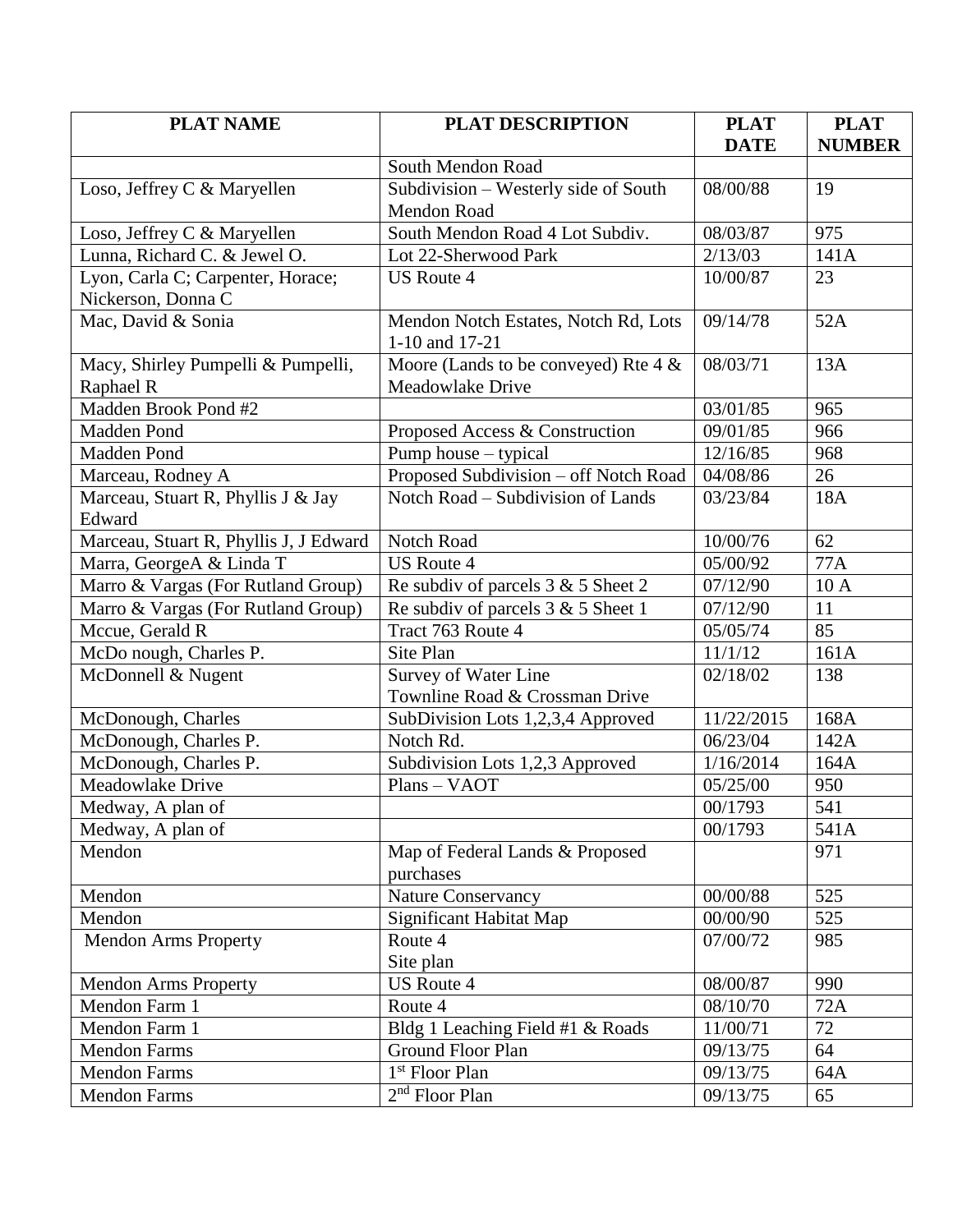| <b>PLAT NAME</b>                  | <b>PLAT DESCRIPTION</b>                | <b>PLAT</b>             | <b>PLAT</b>   |
|-----------------------------------|----------------------------------------|-------------------------|---------------|
|                                   |                                        | <b>DATE</b>             | <b>NUMBER</b> |
| <b>Mendon Farms</b>               | 3 <sup>rd</sup> Floor Plan             | 09/13/75                | 65A           |
| Mendon Farms 1                    | Route 4-Condominium Development        | 08/10/70                | 540A          |
| <b>Mendon Farms Condominiums</b>  | Route 4                                | 07/27/70                | 941           |
| Mendon Mtn Orchard, Portion of    | Taylor & Ball Inc                      | 01/00/72                | 74A           |
| <b>Mendon Notch Estates</b>       | David & Sonia Mac Property             | 09/14/78                | 521A          |
| Mendon Pond                       | Concept Plan - Pico Ski Resort         |                         | 930           |
| Mendon Square (Township)          | Lands located on North side of US      | 09/00/85                | 36            |
|                                   | Route 4                                |                         |               |
| Mendon Square Condo               | North side Route $4 -$ Township of     | 03/00/86                | 28A           |
|                                   | Mendon                                 |                         |               |
| Mendon Square Condo               | Unit 4 Floor Plan                      | 07/29/97                | 102           |
| Mendon Terrace Community Care Ctr | Route 4                                | 07/12/90                | 933           |
| Mendon Town Plan                  |                                        | 01/06/79                | 913           |
| Mendon Township                   | Lands adjacent to South Mendon Rd      | 05/00/86                | 26A           |
| Mendon Township                   | Lands lying on the Westerly side of    | 05/00/86                | 27            |
|                                   | <b>Notch Road</b>                      |                         |               |
| Mendon Township                   | South Mendon Road                      | 06/00/85                | 41            |
| Mendon Township (La Cortina Inc)  | Lands adjacent to US Route 4           | 07/00/84                | 40            |
| <b>Mendon Village Cemetery</b>    | <b>Meadow Lake Drive</b>               | 00/00/75                | 137A          |
|                                   | (Tenney Cemetery)                      |                         |               |
| Mendon Village Cemetery           | Tenney Cemetery-Crematory Lots         | 10/00/74                | 526           |
| <b>Mendon Village Cemetery</b>    | <b>Tenney Cemetery</b>                 | 10/00/74                | 526A          |
| <b>Mendon Village Cemetery</b>    | Tenney Cemetery (Cremation)            | 10/00/74                | 540           |
| Mendon, Town                      | Townline Road - AOT                    | 10/04/78                | 995           |
| Mendon, Town of                   | <b>Aerial Maps</b>                     |                         | 982           |
| Mendon, Town of                   | General Highway Map                    | 00/00/00                | 536           |
| Mendon, Town of                   | <b>Boundary Validation Map</b>         | $\frac{1}{00}$ 00/00/00 | 960           |
| Mendon, Town of                   | Topographical Map                      | 00/00/00                | 996           |
| Mendon, Town of                   | Drawn 1795 - Retraced 1960             | 00/00/60                | 521           |
| Mendon, Town of                   | Town Plan                              | 00/00/68                | 932           |
| Mendon, Town of                   | General Highway Map                    | 00/00/80                | 525A          |
| Mendon, Town of                   | Maintenance Bldg, Salt Storage Shed    | 00/00/85                | 908           |
| Mendon, Town of                   | Ridge Line Map/Zoning Map              | 00/00/85                | 926           |
| Mendon, Town of                   | Recreation                             | 05/00/84                | 539           |
| Mendon, Town of                   | Town map                               | 05/00/84                | 914           |
| Mendon, Town of                   | Highway Map                            | 06/23/03                | 998           |
| Mendon, Town of                   | <b>Park Lane Extension</b>             | 07/22/85                | 962           |
|                                   | <b>Town Garage Buildings</b>           |                         |               |
| Mendon, Town of                   | Wheelerville Road                      | 07/28/95                | 978           |
|                                   | Bridges $14 \& 20$ – Prop. Improvement |                         |               |
| Mendon, Town of                   | Details town buildings - Park Lane     | 08/30/85                | 537           |
| Mendon, Town of                   | Cream Hill Road                        | 09/25/87                | 976           |
|                                   | Propose Sewer Line                     |                         |               |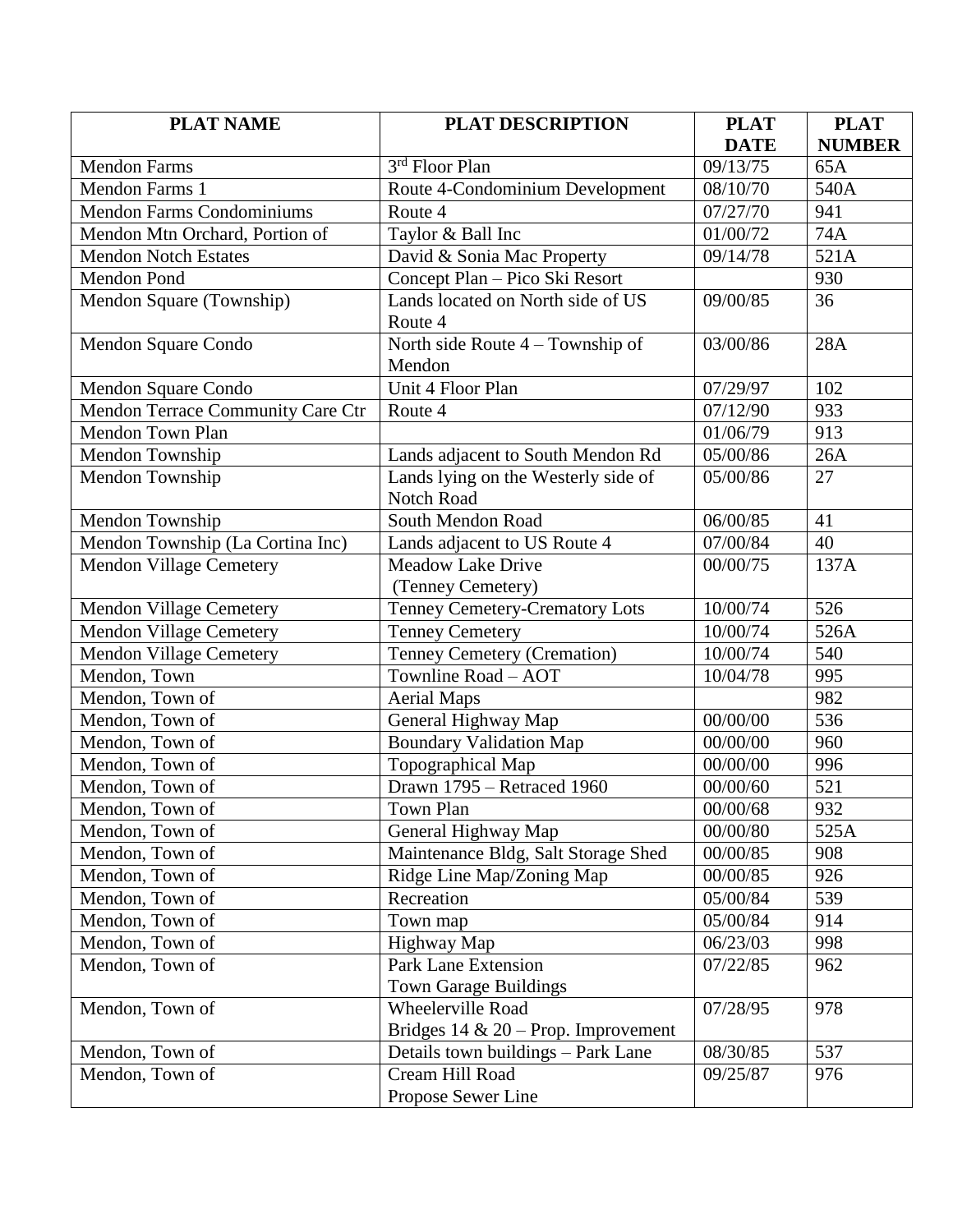| <b>PLAT NAME</b>                     | <b>PLAT DESCRIPTION</b>               | <b>PLAT</b>       | <b>PLAT</b>    |
|--------------------------------------|---------------------------------------|-------------------|----------------|
|                                      |                                       | <b>DATE</b>       | <b>NUMBER</b>  |
| Mendon-Maint. bldg salt storage shed | Site Plan                             | 02/26/85          | 537            |
| Mendon-Maint. bldg salt storage shed | Grading plan with site utilities      | 09/09/85          | 537            |
| Methodist Church Lot                 | <b>US Route 4</b>                     | 00/00/00          | 525A           |
| Methodist Community Church of        | US Route 4 To be conveyed from        | 08/14/91          | 6              |
| Mendon (Lands to be Conveyed to)     | Wiggins, Edward & Ruth - Revised      |                   |                |
| Methodist Community Church of        | US Route 4 To be conveyed from        | 08/14/91          | $\overline{7}$ |
| Mendon (Lands to be Conveyed to)     | Wiggins, Edward & Ruth                |                   |                |
| Mia Supra Corp                       | Site Plan - Condominium housing       | 03/05/85          | 20             |
|                                      | project – Route 4                     |                   |                |
| Mia Supra Corp                       | Condominium Housing Project - Route   | 03/05/85          | 20A            |
|                                      | 4 Westbound                           |                   |                |
| Mia Supra Corp                       | Condominium Housing Project - Route   | 03/05/85          | 21             |
|                                      | 4 Westbound                           |                   |                |
| Mia Supra Corp                       | Condominium Housing Project - Route   | 03/05/85          | 21A            |
|                                      | 4 Westbound – Floorplan               |                   |                |
| Mnick, Phil                          | Topridge at Mendon Unit 6-floorplan   | $\sqrt{08/31/89}$ | 15             |
| Moller, Fred D & Myrtle F            | Parcel A Tenney Road                  | 10/00/73          | 67A            |
| Montgomery, Philip T                 | <b>Woodward Road</b>                  | 08/00/71          | 957            |
| Montgomery, Phillip T                | Woodward Road TH #9                   | 03/00/72          | 522            |
| Montgomery, Theam                    | Parcel A, US Route 4                  | 06/00/72          | 63A            |
| Montgomery, Theam                    | Parcels A & B US Route 4              | 10/00/77          | 54A            |
| Montgomery, Theam Parcels A & B      | <b>US Route 4</b>                     | 10/00/77          | 522            |
| Moon Dance, LLC                      | Town Line Rd. Town Highway #2         | 04/20/2015        | 167            |
| Moore (Lands to be conveyed)         | Macy, Shirley Pumpelli & Pumpelli,    | 08/03/71          | 13A            |
|                                      | Raphael R-- Rte 4 & Meadowlake Dr     |                   |                |
| Moore, Philip D & Elizabeth M        | Route 4 & Meadowlake Drive            | 09/10/94          | 987            |
|                                      | Proposed Subdivision                  |                   |                |
| Moore, Philip D. & Elizabeth portion | Showing a proposed dividing line      | 1/18/01           | 145            |
| of lands                             | between Ripley House and Sugar &      |                   |                |
|                                      | Spice                                 |                   |                |
| Moore, Phillip D & Elizabeth M       | Proposed subdivision Southwesterly of | 02/04/95          | 94A            |
|                                      | intersection of Route 4 and East      |                   |                |
|                                      | Pittsford Rd. (Meadowlake Dr)         |                   |                |
| Mountain Development Corp            | <b>Woodward Road</b>                  | 04/00/71          | 71A            |
| Munger, Mary Billings                | Subdivision Survey- Cream Hill Rd     | 09/18/80          | 520A           |
| Munger, Mary Billings                | Subdivision - East side Cream Hill Rd | 09/18/88          | 19A            |
| Murphy & Furman                      | Park Lane Ext                         | 10/00/94          | 87             |
| Nancy & Lorman, Edward & Cristelli,  | Westerly side of TH 16 & 18 (Notch    | 10/00/98          | 112 A          |
| Andrew                               | Rd)                                   |                   |                |
| Nayla, LLC Property                  | <b>US Route 4</b>                     | 02/22/12          | 167A           |
| New England, Map of                  |                                       | 11/19/74          | 537A           |
| Nickerson, Donna C; Lyon, Carla C;   | <b>US Route 4</b>                     | 10/00/87          | 23             |
| Carpenter, Horace                    |                                       |                   |                |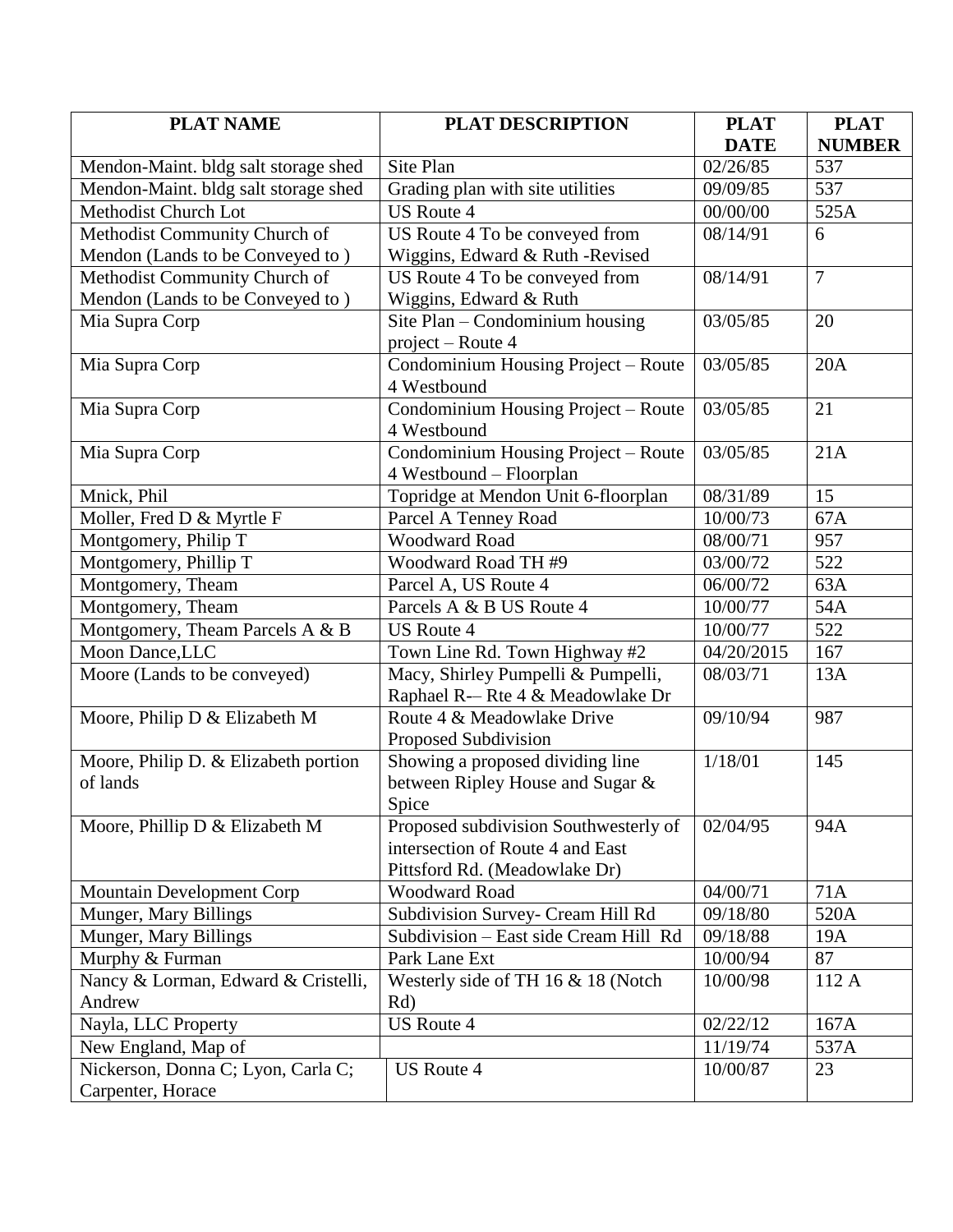| <b>PLAT NAME</b>                    | <b>PLAT DESCRIPTION</b>          | <b>PLAT</b> | <b>PLAT</b>       |
|-------------------------------------|----------------------------------|-------------|-------------------|
|                                     |                                  | <b>DATE</b> | <b>NUMBER</b>     |
| Northeast Land & Trading Co., Ltd   | <b>US Route 4</b>                | 05/20/96    | 96A               |
| Nugent & McDonnell                  | Survey of Water Line             | 02/18/02    | 138               |
|                                     | Townline Road & Crossman Drive   |             |                   |
| Olsen, Roger A                      | Proposed Subdivision             | 09/19/02    | 140               |
|                                     | Wheelerville Road                |             |                   |
| <b>OMYA</b> Inc                     | Southside US Route 4             | 01/00/95    | 86A               |
| OMYA Inc.                           | Southside US Route 4             | 01/00/95    | 99                |
| Osowski, Siegfried                  | Southeasterly side of US Route 4 | 11/29/84    | 28                |
| Park Lane Ext                       | Layout town highway              | 05/04/61    | $\overline{5}31A$ |
| Parkers Gore                        |                                  | 00/00/09    | 925               |
| Patten Corp NE                      | Johnsen Lot - Wheelerville       | 02/25/86    | 130A              |
| Peak Seasons Condo. Assoc at Pico   |                                  | 11/22/88    | 967               |
| Perkins, Craigue S & Mary           | Old Turnpike Road                | 05/00/91    | 111 A             |
| Perkins, Craigue S & Mary           | Old Turnpike Road                | 05/00/91    | 529               |
| Perkins, Craigue S & Mary A         | Old Turnpike Road                | 05/00/91    | 4A                |
| Perkins, Marjory                    | Old Turnpike Road                | 01/22/98    | 103 A             |
| Pessel, Joseph & Barbara            | Town of Sherburne (Sheet 1 of 2) | 06/00/94    | 82                |
| Pessel, Joseph & Barbara            | Town of Sherburne (Sheet 2 of 2) | 06/00/94    | 82A               |
| Pessel, Joseph & Barbara            | TH #5                            | 09/18/80    | 80                |
| Peterson, Robert                    | 5610 US RTE 4                    | 09/22/2017  | 170               |
| Pettit, Lawrence C & Alice P        | <b>US Route 4</b>                | 03/00/76    | 35                |
| Pettit, Lawrence C & Alice P        | <b>US Route 4</b>                | 03/00/76    | 534A              |
| Phillips, Paul H & Harriet          | <b>Subdivision Heather Lane</b>  | 08/10/77    | 55                |
| Pico Peak Quadrangle                | Geological Survey Map            | 00/00/80    | 524A              |
| Pico Peak Ski Resort Inc            | <b>Woodward Road</b>             | 03/00/91    | 7A                |
| Pico Peak Ski Resort Inc            | Proposed Town Highway            | 04/00/73    | 945               |
| Pico Peak Ski Resort Inc            | Proposed Town Highway            | 04/00/73    | 946               |
| Pico Peak Ski Resort Inc            | <b>Base Area</b>                 | 06/28/73    | 943               |
| Pico Peak Ski Resort Inc.           | Sewage Pumping System            | 06/14/77    | 942               |
| Pico Peak Ski Resort Inc.           | <b>Base Lodge Plans</b>          | 06/28/78    | 944               |
| Pico-Killington 3 <sup>*</sup> Line | Route 4 (Power line?)            | 07/19/61    | 501               |
| Pike, Edward C                      | Deer Run Road                    | 03/27/90    | 12                |
| Polli, Peter & Jeanne               | House Plans - Fernwood Drive     | 09/22/81    | 919               |
| <b>Pondview Condominiums</b>        | Cuttitta - Floor Plans           | 11/11/87    | 24A               |
| Pondview Condos; Cuttitta, Gary &   | $2nd$ Floor plans (sheet 4 of 4) | 10/01/85    | 29                |
| Pat                                 |                                  |             |                   |
| Pondview Condos; Cuttitta, Gary &   | $2nd$ Floor plans (sheet 3 of 4) | 10/01/85    | 29A               |
| Pat                                 |                                  |             |                   |
| Pondview Condos; Cuttitta, Gary &   | 1st Floor plans (sheet 2 of 4)   | 10/01/85    | 30                |
| Pat                                 |                                  |             |                   |
| Pondview Condos; Cuttitta, Gary &   | $2nd$ floor plans (Sheet 4 of 4) | 10/01/85    | 33                |
| Pat                                 |                                  |             |                   |
| Pondview Condos; Cuttitta, Gary &   | 2nd floor plans (Sheet 3of 4)    | 10/01/85    | 33A               |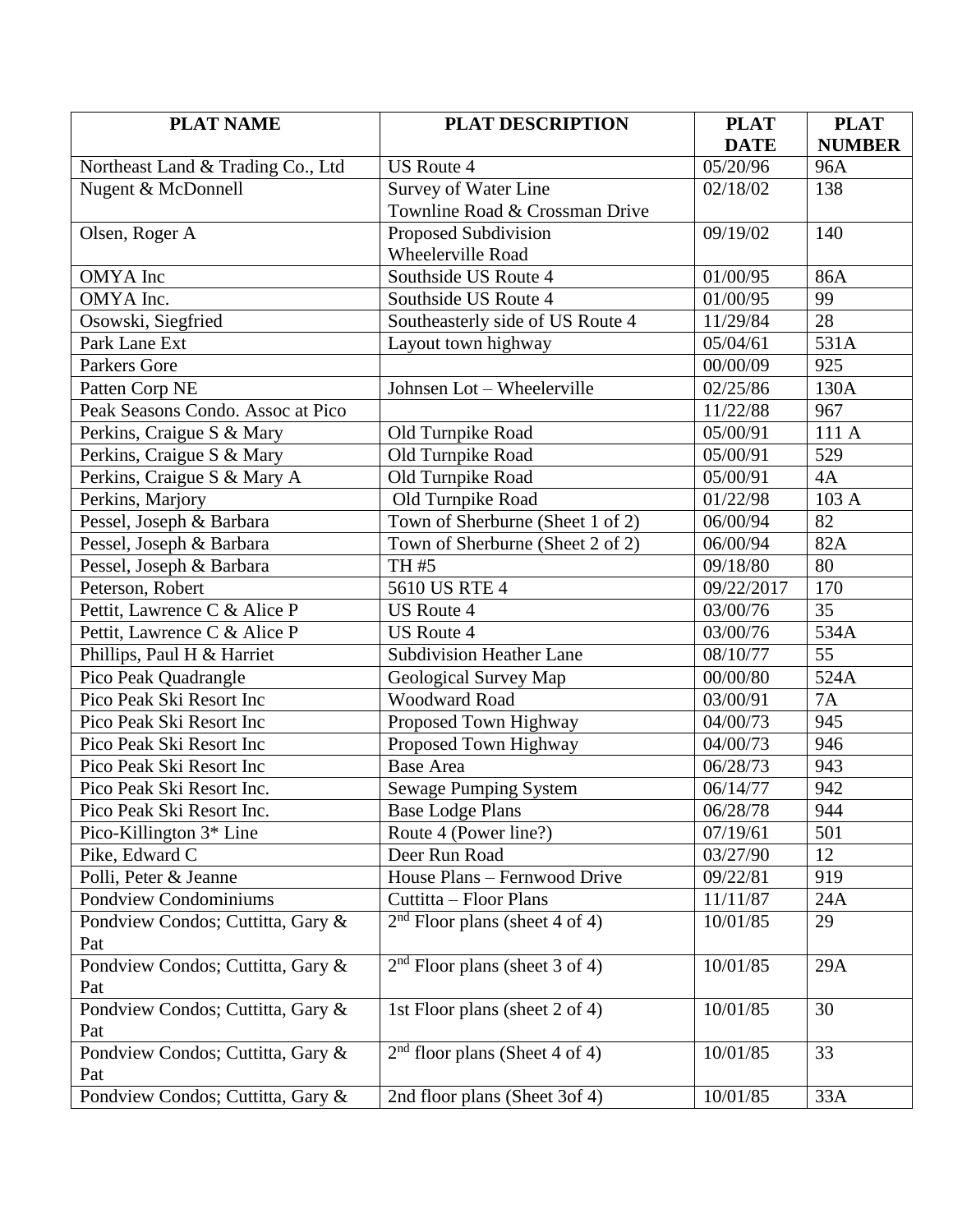| <b>PLAT NAME</b>                      | <b>PLAT DESCRIPTION</b>                  | <b>PLAT</b>        | <b>PLAT</b>    |
|---------------------------------------|------------------------------------------|--------------------|----------------|
|                                       |                                          | <b>DATE</b>        | <b>NUMBER</b>  |
| Pat                                   |                                          |                    |                |
| Pondview Condos; Cuttitta, Gary &     | 1st floor plans (Sheet 1 of 4)           | 10/01/85           | 34A            |
| Pat                                   |                                          |                    |                |
| Pondview Condos; Cuttitta, Gary&      | 1st floor plans (Sheet 2 of 4)           | 10/01/85           | 34             |
| Pat                                   |                                          |                    |                |
| Pondview Condos; Cuttitta, Gary&Pat   | Site plan - Highway Entrance             | 06/24/82           | 32A            |
| Pondview Condos; Cuttitta, Gary & Pat | 1st Floor plans (sheet 1 of 4)           | 10/01/85           | 30A            |
| Proulx, Josephine                     | To Valiquette, Joseph H & Eileen         | $\frac{10}{05/59}$ | 532            |
| Proulx, Lands of                      | <b>Notch Road</b>                        | 04/14/81           | 530A           |
| Pumpelli, Raphael R & Macy, Shirley   | Moore (Lands to be conveyed) – Route     | 08/03/71           | 13A            |
| Pumpelli                              | 4 & Meadowlake Drive                     |                    |                |
| Pumpelly, Ripley                      | To Claude & Janet West                   | 07/11/64           | 531            |
| Quaglia, Lee & Cathy                  | Proposed 3-lot subdivision Wastewater    | 07/09/91           | 91A            |
|                                       | disposal System design Coffeehouse       |                    |                |
|                                       | road                                     |                    |                |
| Quaglia, Lee J. & Catherine M.        | Old Turnpike Rd.                         | 06/23/03           | 142            |
| Ragone, Rodney P & Diane              | <b>Sherwood Drive</b>                    | 03/00/86           | 139            |
| Ranger, H.R. & Sawyer, G.W.           | Farms in Mendon-Ranger Road              | 06/28/11           | 533            |
| Reczek, J James, Scott, Wesley &      | Proposed subdivision Meadowlake Dr.      | 06/00/92           | $\overline{4}$ |
| Doris, Kaufman, Richard & Paige,      |                                          |                    |                |
| Scott, Lesley                         |                                          |                    |                |
| Red Clover Inn                        | Addition                                 |                    | 916            |
| Ridgeline Maps                        |                                          |                    | 994            |
| <b>Ripley House</b>                   | Route 4 - Site Plan                      | 12/14/87           | 948            |
| <b>Ripley House</b>                   | Route 4                                  | 12/18/86           | 955            |
| Roadside Chapel Assembly of God       | <b>Townline Road</b>                     |                    | 992            |
| Robinson Ent/Robinwood Dev.           | Mendon/Sherburne                         | 06/00/74           | 66             |
| <b>Robinson Enterprises</b>           | Robinwood                                | 03/05/86           | 921            |
|                                       | <b>Water Pollution Abatement Project</b> |                    |                |
| <b>Robinson Enterprises</b>           | Robinwood                                | 03/05/86           | 923            |
|                                       | Proposed Sanitary Sewer Coll.            |                    |                |
|                                       | System                                   |                    |                |
| Robinson Enterprises                  | Robinwood – Lots 4 & 5                   | 03/10/86           | 938            |
|                                       | Water Pollution Abatement Project        |                    |                |
| Robinwood                             | <b>Residential Community</b>             | 11/00/67           | 539A           |
| Robinwood Development                 | Robinson Ent – Lots $45 - 55$            | 07/27/01           | 129            |
| Robinwood Development                 | Proposed Sewer Collection System         | 10/05/85           | 959            |
| Robinwood Development                 | Lots 80-83                               | 12/11/2012         | 161B           |
| Robinwood Development/Robinson        | Mendon/Sherburne                         | 06/00/74           | 66             |
| Enterprises                           |                                          |                    |                |
| Rorison, Alstine                      | Easterly & Westerly sides of Notch       | 06/00/81           | 46A            |
|                                       | Road                                     |                    |                |
| Rorison, Gilbert                      | Notch Road                               | 07/10/58           | 531            |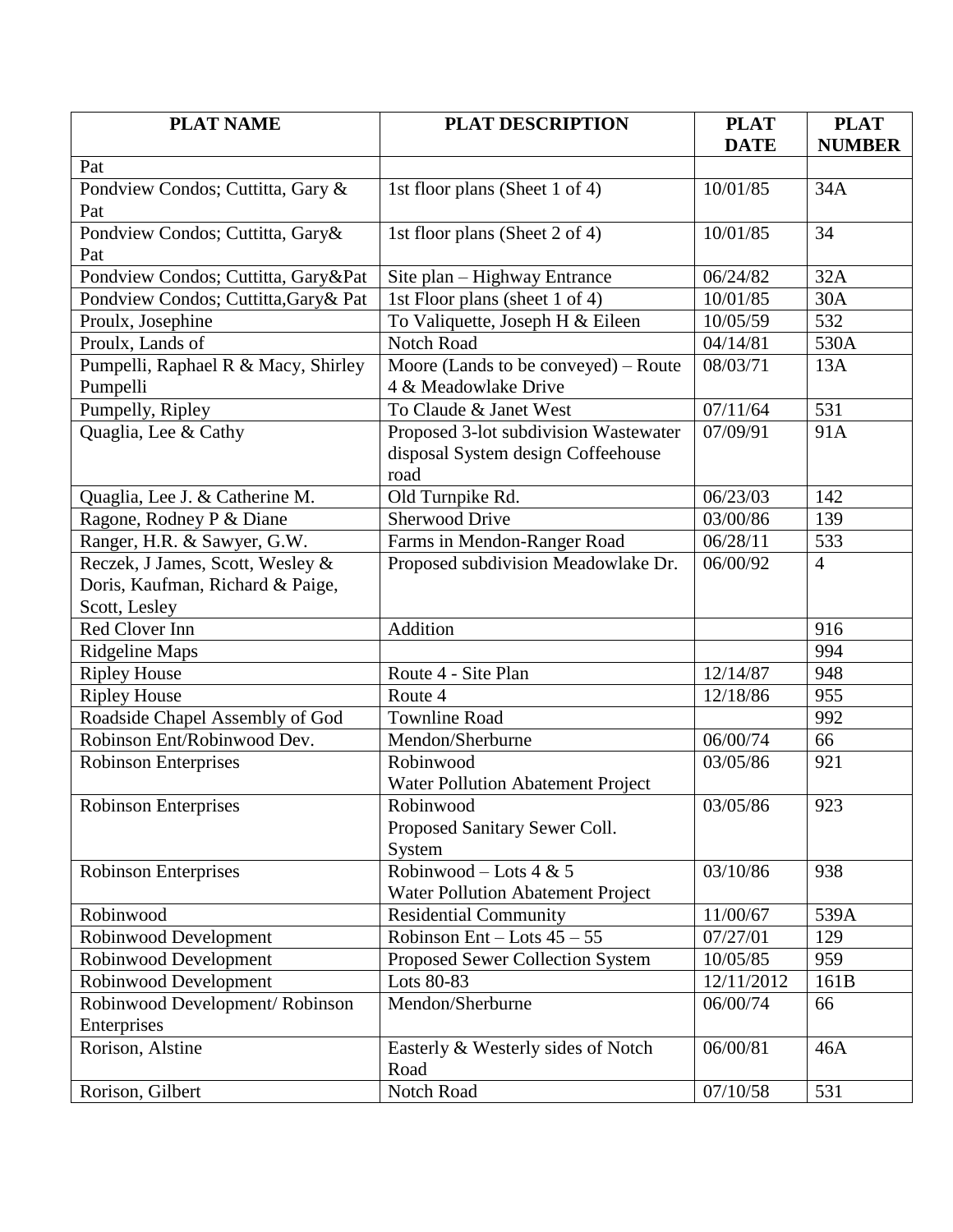| <b>PLAT NAME</b>                     | <b>PLAT DESCRIPTION</b>                  | <b>PLAT</b> | <b>PLAT</b>       |
|--------------------------------------|------------------------------------------|-------------|-------------------|
|                                      |                                          | <b>DATE</b> | <b>NUMBER</b>     |
| Ross, Gordon                         | Subdivision US Rte 4 & Turnpike          | 11/11/89    | 100               |
|                                      | Road                                     |             |                   |
| Ross, Gordon & Jane                  | Turnpike Road                            | 12/19/96    | 100 A             |
| Ross, Jane                           | Subdivision - Turnpike Road              | 01/20/05    | 146               |
| Ross, Jane, lands of                 | Replacement wastewater disposal area     | 4/1/05      | 553A              |
|                                      | plan-lot 2                               |             |                   |
| Ross, Stewart                        | Old Turnpike Road                        | 12/21/49    | 528A              |
| Round Robin Road                     | Robinwood Development                    | 04/12/94    | 81A               |
| Ruppe, Ernest                        | Survey                                   | 07/1955     | 165               |
| <b>Rural Electric Lines</b>          | Town of Mendon                           | 00/00/44    | 515               |
| Russell's Development                | <b>Townline Road</b>                     | 06/24/64    | 527               |
| <b>Rutland Bypass</b>                | <b>Powerline Alternative</b>             |             | 949               |
| <b>Rutland Bypass</b>                | Wheelerville Alternative                 |             | $\overline{951}$  |
| <b>Rutland Bypass</b>                | <b>Westerly Alternative</b>              |             | 954               |
| <b>Rutland Bypass</b>                | 1100' Contour Alternative                | 03/00/95    | 952               |
| Rutland ByPass Study                 | Corridor Map                             | 08/18/87    | 132               |
| <b>Rutland City Water Supply</b>     | Watershed                                | 00/00/00    | $\overline{5}38A$ |
| Rutland Federal Aid Urban Area       | Proposed                                 |             | 935               |
| Rutland Federal Aid Urban Area       | <b>Federal Aid Systems</b>               | 07/14/75    | 993               |
| <b>Rutland Fire Clay</b>             | Site Plan Lot C Notch Road               | 04/08/96    | 98                |
| Rutland Fire Clay                    | <b>Subdivision Notch Road</b>            | 06/21/95    | 93A               |
| <b>Rutland Fire Clay</b>             | Perkins Road - Rutland Town              | 11/16/95    | 98A               |
| Rutland Fire Clay Co.                | Luddy Lot                                | 06/00/66    | 519A              |
| Rutland Fire Clay Co.                | Rutland & Mendon                         | 12/00/34    | 530               |
| Rutland Group - Marro & Vargas       | Re subdiv of parcels $3 & 5$ Sheet 2     | 07/12/90    | 10A               |
| Rutland Group - Marro & Vargas       | Re subdiv of parcels $3 & 5$ Sheet 1     | 07/12/90    | 11                |
| <b>Rutland Quadrangle</b>            | Geological Survey Map                    | 00/00/88    | 523               |
| Rutland, City of (Lands)             | Towns Rutland, Sherburne, Mendon         | 12/00/29    | 544A              |
| Rutland, City of, Survey of Easement | Survey of easement area over lands of    | 02/1009     | 155               |
|                                      | the City of Rutland for access, parking, |             |                   |
|                                      | and maintenance in connectipon with      |             |                   |
|                                      | the Town of Mendon Cemetery known        |             |                   |
|                                      | as the Parker or Mountain Cemetery.      |             |                   |
| Ryan, Dr. Harry & Daisy              | Topridge at Mendon Unit 2-Floor plan     | 08/31/89    | 14                |
| Ryan, Harry R & Jane O               | <b>Stone Hollow</b>                      | 08/01/94    | 83                |
| Sabataso, Jerri &John                | Lands at S. Mendon Rd                    | 01/16/2018  | 171A              |
| Sadowski, Bernard & Dorothy          | Propos Subdiv. Notch Rd & S. Mendon Rd   | 01/15/82    | 907               |
| Sadowski, Bernard & Dorothy          | Subdiv of Lands/Notch Rd, S. Mendon Rd   | 04/08/89    | <b>9A</b>         |
| Sardi, Peter Residence               | As built Plan Unit $7 - Top$ Ridge       | 10/28/89    | 133               |
| Sarty, Peter                         | As Built Plan                            | 10/28/89    | 146A              |
|                                      | Unit $7$ – Topridge                      |             |                   |
| Sawyer, G. W. & Ranger, H.R.         | Farms in Mendon-Ranger Road              | 06/28/11    | 533               |
| Schill, Robert & Jean                | Smiechowski, Margaret (To be             | 06/08/99    | 125               |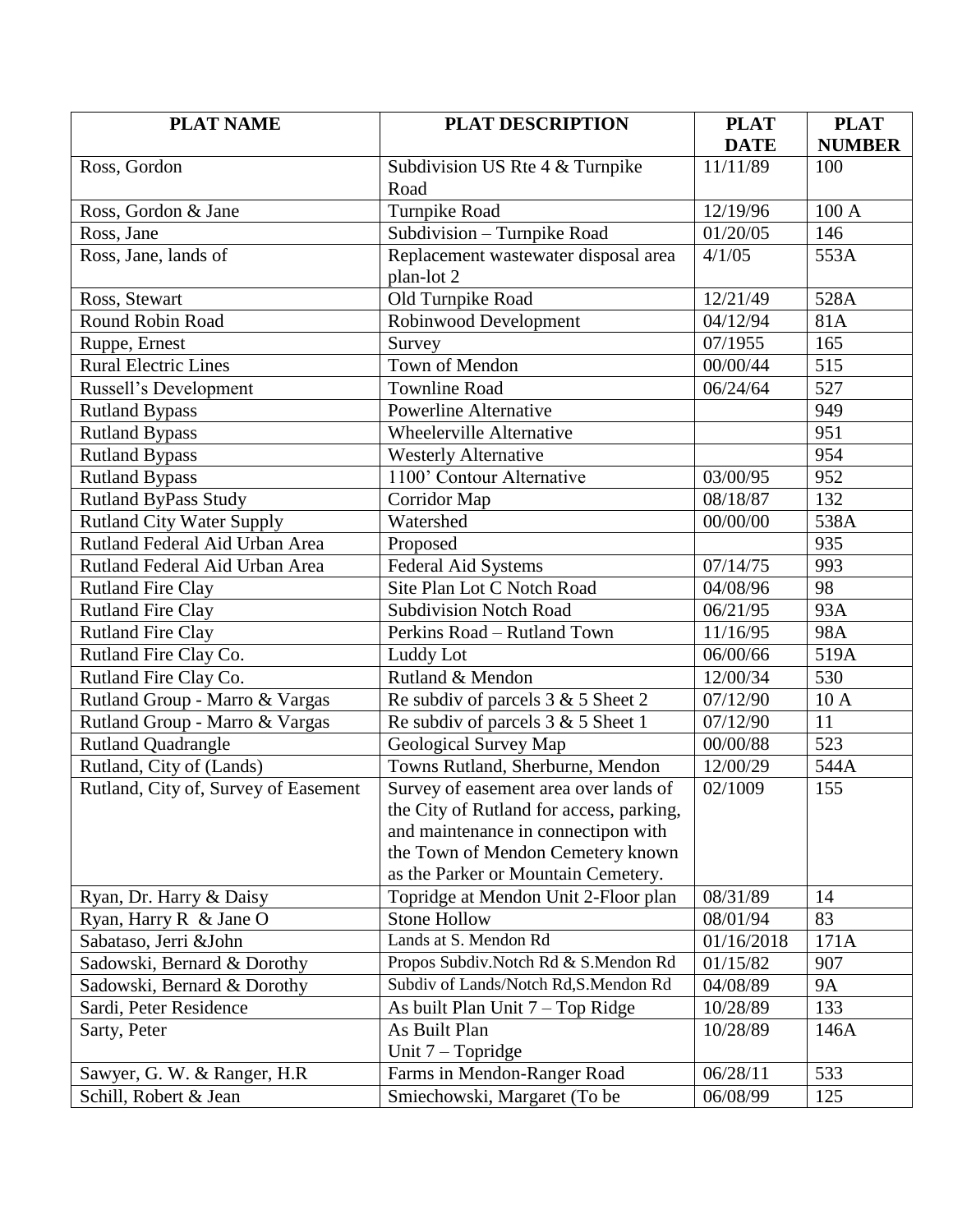| <b>PLAT NAME</b>                      | <b>PLAT DESCRIPTION</b>                                                | <b>PLAT</b>           | <b>PLAT</b>    |
|---------------------------------------|------------------------------------------------------------------------|-----------------------|----------------|
|                                       |                                                                        | <b>DATE</b>           | <b>NUMBER</b>  |
| Schill, Robert E                      | conveyed to) off Town Line Rd<br>Portion of Property, Off Townline Rd. | 06/00/77              | 56             |
| Schill, Robert E & Jean H             | <b>Townline Road</b>                                                   | 09/04/87              | 125A           |
| Schill, Robert, Subdivision of the    | Off Town Line Road                                                     | 07/05/00              | 147A           |
| lands of                              |                                                                        |                       |                |
| Scott, Lesley & Reczek, J James,      | Proposed subdivision Meadowlake Dr.                                    | 06/00/92              | $\overline{4}$ |
| Scott, Wesley & Doris, Kaufman,       |                                                                        |                       |                |
| Richard & Paige                       |                                                                        |                       |                |
| Scott, Wesley & Doris, Kaufman,       | Proposed subdivision Meadowlake Dr.                                    | 06/00/92              | $\overline{4}$ |
| Richard & Paige, Scott, Lesley &      |                                                                        |                       |                |
| Reczek, J James                       |                                                                        |                       |                |
| <b>SCR Development</b>                | <b>Elbow Road</b>                                                      | 02/01/88              | 989            |
| <b>SCR Development</b>                | Elbow Road 35 Lot subdivision                                          | 09/21/87              | 983            |
| Sharp, Gretchen M & Dyer, H Edward    | Proposed Division Line, Meadowlake                                     | 03/00/73              | 69             |
|                                       | Dr.                                                                    |                       |                |
| Sharp, Richard N                      | Blue Ridge Heights Rd & Meadowlake                                     | 05/00/74              | 66A            |
|                                       | Dr.                                                                    |                       |                |
| Sherburne Corp                        | <b>Water System Easements</b>                                          | 11/05/92              | 77             |
| Sherburne Corp - IP Realty Corp       | Exchanges                                                              | 05/13/82              | 44             |
| Sherburne Corp Alpine Training Ctr    |                                                                        |                       | 936            |
| <b>Sherburne Corporation</b>          | Topographical Map                                                      |                       | 980            |
| <b>Sherburne Golf Course</b>          |                                                                        | $\overline{05/10/94}$ | 947            |
| <b>Sherwood Park Development</b>      |                                                                        | 06/12/68              | 533A           |
| <b>Sherwood Park Development</b>      | Lot 35                                                                 | 09/00/71              | 68A            |
| <b>Sherwood Park Development</b>      | Reflection of Water Lines - Lot #34                                    | 10/10/74              | 533            |
| Smiechowski, Margaret                 | Schill, Robert & Jean (To be conveyed                                  | 06/08/99              | 125            |
|                                       | from) off Town Line Rd                                                 |                       |                |
| Smith, Ronald                         | Easterly side of Wheelerville Road                                     | $\sqrt{04/00/85}$     | 38             |
| Spencer, Paul H & Anna L              | Easterly side of South Mendon Road                                     | 10/00/97              | 102 A          |
| Spencer, Paul H & Anna L              | Westerly side of South Mendon Road                                     | 12/00/80              | 46             |
| Spencer, R.B. & Vargas, Joseph H      | Subdivision - Meadowlake Drive                                         | 05/30/85              | 32             |
| Stanley, Francis J                    | Int. of Notch Rd & South Mendon Rd                                     | 09/23/66              | 532A           |
| State of VT Agency of Transportation  | ROW Mendon ER 020-2(39)                                                | 05/11/2015            | 556            |
| State of VT Agency of Transportation  | ROW Mendon ER 020-2(39)                                                | 05/11/2015            | 556A           |
| State of VT Agency of Transportation  | ROW Mendon ER 020-2(39)                                                | 05/11/2015            | 557            |
| State of VT, Agency of Transportation | R.O.W. Plans                                                           | 4/12/2001             | 158A           |
| <b>Steele</b>                         | <b>US Route 4</b>                                                      | 03/21/80              | 51A            |
| <b>Sugar Tree Valley</b>              | Lots $11 - 15$ (now Deer Run)                                          | 03/04/85              | 38A            |
| <b>Sugar Tree Valley</b>              | Subdivision map Woodward Road                                          | 11/07/75              | 61             |
| <b>Sugartree Valley</b>               | <b>Woodward Road</b>                                                   | 01/28/85              | 958            |
|                                       | <b>Wastewater Disposal System</b>                                      |                       |                |
| Suker, John & Eloise                  | The Meadows - Proposed Office Bldg                                     | 06/19/92              | 937            |
|                                       | Route 4                                                                |                       |                |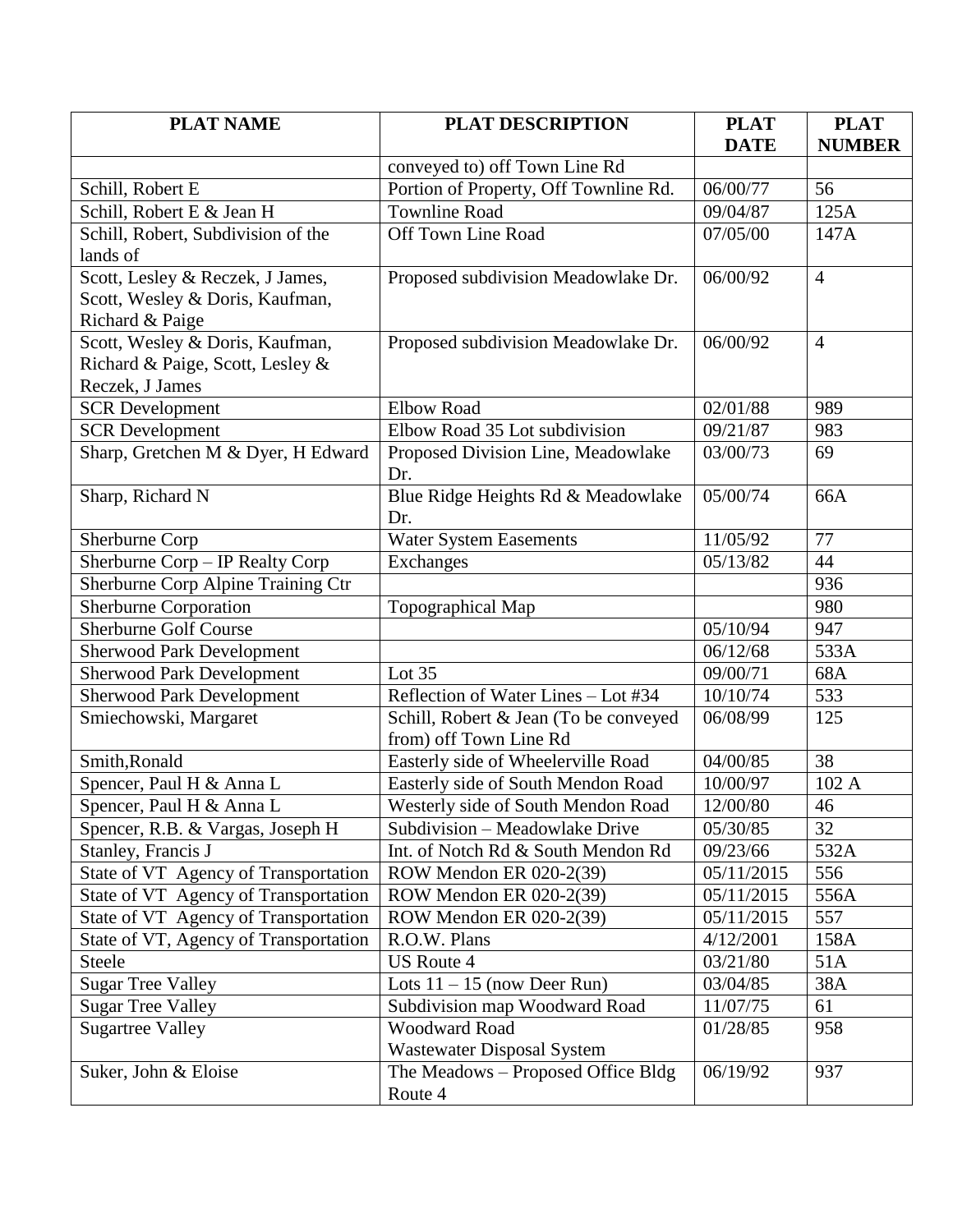| <b>PLAT NAME</b>                      | <b>PLAT DESCRIPTION</b>                    | <b>PLAT</b> | <b>PLAT</b>   |
|---------------------------------------|--------------------------------------------|-------------|---------------|
|                                       |                                            | <b>DATE</b> | <b>NUMBER</b> |
| Sunrise Village                       | Water System Easements                     | 11/05/92    | 79            |
| Sunrise Village, Sherburne VT         | Effluent transmission line in Mendon       | 03/23/84    | 41A           |
| Sunrise Village, Sherburne VT         | Effluent spray area in Mendon              | 03/23/84    | 42            |
| Swartz, Richard B & Elizabeth R       | Land of Swartz to convey to Belden         | 09/23/2016  | 169A          |
| Taylor & Ball Inc                     | Parcel 2 Off US Route 4                    | 06/00/72    | 75            |
| Taylor & Ball Inc.                    | Portion of Mendon Mtn Orchard              | 01/00/72    | 74A           |
| Taylor, Charles J & Gladys H          | US Route 4 & Woodward Road                 | 10/00/70    | 73            |
| <b>Tenney Cemetery</b>                | <b>Meadow Lake Drive</b>                   | 00/00/75    | 137A          |
|                                       | (Mendon Village Cemetery)                  |             |               |
| <b>Tenney Cemetery</b>                | <b>Mendon Village Cemetery-Crematory</b>   | 10/00/74    | 526           |
| <b>Tenney Cemetery</b>                | Mendon Village Cemetery-Cremation          | 10/00/74    | 540           |
| <b>Tenney Village Cemetery</b>        | Mendon Village Cemetery                    | 10/00/74    | 526A          |
| Top Ridge At Mendon                   | Proposed Water Sewer System                | 07/16/01    | 545           |
|                                       | Upgrades                                   |             |               |
| Topridge at Mendon - Site Plan        | Notch Road                                 | 05/01/89    | 15A           |
| Topridge at Mendon - Site Plan        | Notch Road                                 | 05/01/89    | 17A           |
| <b>Townline Road</b>                  |                                            | 03/09/78    | 903           |
| Trombetta, Frank                      | Septic Design - Orchard Drive              | 06/05/03    | 141           |
| <b>Tuition Associates Subdivision</b> | <b>US Route 4</b>                          | 01/08/81    | 10            |
| <b>Tuition Associates Subdivision</b> | <b>US Route 4</b>                          | 01/08/81    | 6A            |
| Turnpike Road Survey by R.Tinker      | Survey of part of T.H. No. 14              | 10/2008     | 153A          |
| <b>Tyrol Motel</b>                    | <b>US Route 4</b>                          | 06/02/72    | 939           |
| <b>US 4 &amp; US 7</b>                | <b>Bypass Study Update Greater Rutland</b> | 02/00/88    | 922           |
| <b>US 4 &amp; US 7</b>                | <b>Bypass Study Update - Proposed</b>      | 02/00/88    | 927           |
|                                       | Widening of US Route 4                     |             |               |
| <b>US Green Mountain Forest</b>       | Part of US Tracts 511a, 527, 726, 729a,    | 01/28/83    | 37            |
|                                       | 794, 896a (Sheet 1 of 1)                   |             |               |
| <b>US Green Mountain Forest</b>       | Part of US Tracts 511a, 527, 726, 729a,    | 01/28/83    | 37A           |
|                                       | 794, 896a (Sheet 2 of 2)                   |             |               |
| <b>US Green Mountain Forest</b>       | US Tract 897A, Part of                     | 10/27/92    | 76            |
| <b>US Green Mtn Forest</b>            | Part of US Tract 897a                      | 01/13/88    | 22            |
| <b>US Route 4</b>                     | Towns of West Rutland/Rutland              | 02/19/76    | 900           |
|                                       | Proposed Improvement-72 pages              |             |               |
| Valiquette, Joseph H & Eileen         | From Proulx, Josephine                     | 10/05/59    | 532           |
| Vargas & Marro (For Rutland Group)    | Re subdiv of parcels 3 & 5 Sheet 2         | 07/12/90    | 10 A          |
| Vargas & Marro (For Rutland Group)    | Re subdiv of parcels $3 & 5$ Sheet 1       | 07/12/90    | 11            |
| Vargas, Joseph H & Spencer, R.B.      | Subdivision - Meadowlake Drive             | 05/30/85    | 32            |
| Vechte, Lands of                      | Andereau (to be conveyed to) $-$ Old       | 12/06/88    | 14A           |
|                                       | Turnpike Rd/Elbow Rd                       |             |               |
| Veghte, Henry                         | Division of Lands Southerly side of US     | 07/31/95    | 95A           |
|                                       | Route 4                                    |             |               |
| Veghte, Henry                         | Subdivision Southerly side of US           | 08/30/95    | 93            |
|                                       | Route 4                                    |             |               |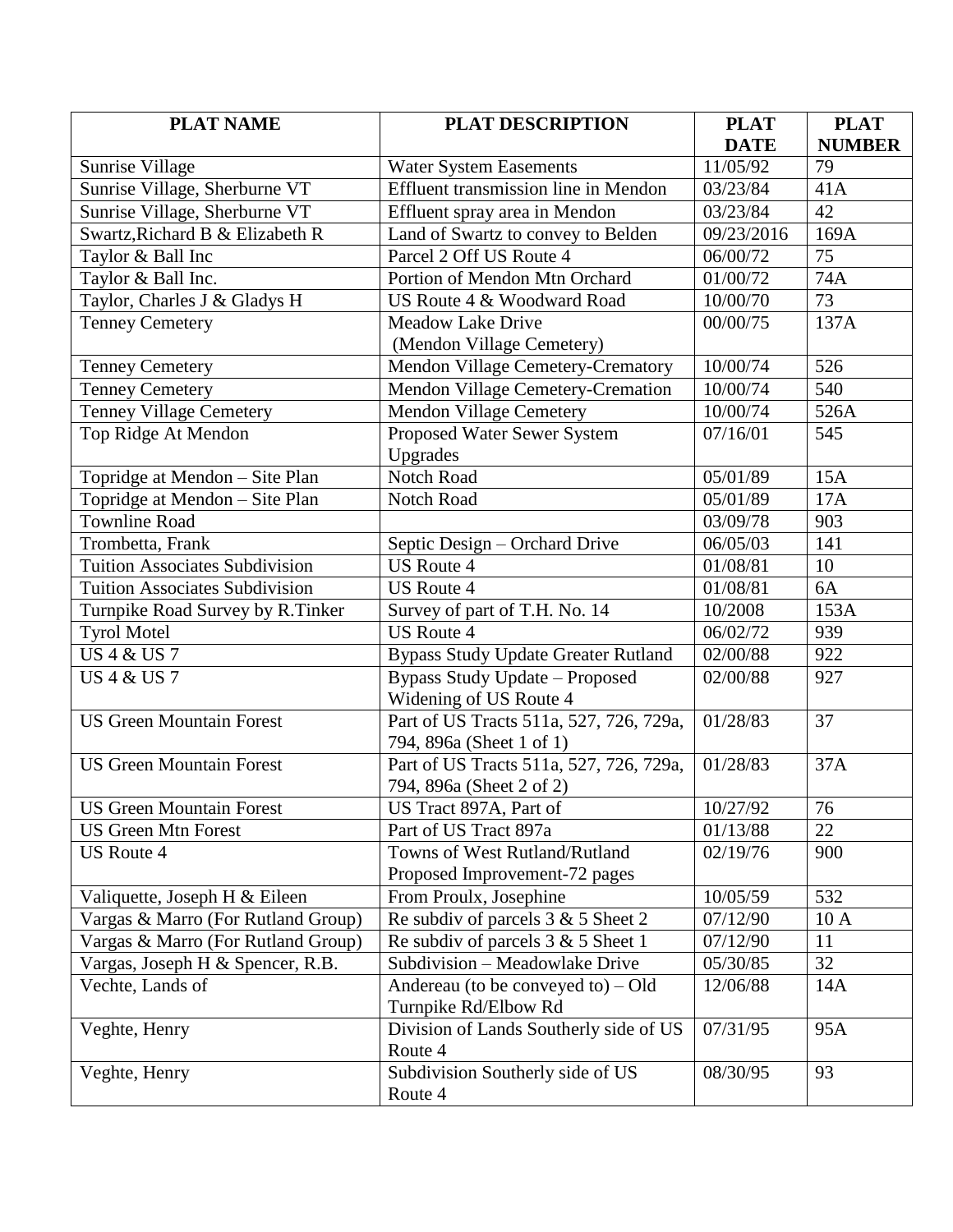| <b>PLAT NAME</b>                 | <b>PLAT DESCRIPTION</b>                   | <b>PLAT</b>        | <b>PLAT</b>    |
|----------------------------------|-------------------------------------------|--------------------|----------------|
|                                  |                                           | <b>DATE</b>        | <b>NUMBER</b>  |
| Veghte, Henry (portion to be     | Veghte, Robin & Robert                    | 09/02/92           | $\overline{2}$ |
| conveyed)                        |                                           |                    |                |
| Veghte, Henry Jr. Estate         | Remaining Lands Route 4                   | 06/01/99           | 113            |
| Veghte, Robin & Robert           | Veghte, Henry portion to be conveyed      | 09/02/92           | $\overline{2}$ |
| Vermont AOT-Right of Way Plans   | TH1, CL2, Bridge #3                       | 04/12/01           | 535            |
| Vermont Base Map                 | South Pond, Sherburne, Pittsford          | 00/00/94           | 542            |
| Vermont Base Map                 | Elbow Rd, Deer Leap Mt, Rutland           | 00/00/94           | 542A           |
| Vermont Base Map                 | Brewers Crnr, Notch Rd, Brook             | 00/00/94           | 543            |
| Vermont Base Map                 | Killington Peak, Kill East, Round Hill    | 00/00/94           | 543A           |
| Vermont Base Map                 | Wilcox Hill, Hill, Reservoir              | 00/00/94           | 544            |
| Vermont Inn (Carmasin, Alan)     | Cream Hill Road                           | 09/10/87           | 973            |
|                                  | Sewer Extension for 2.5 acre sub          |                    |                |
| Vermont Significant Wetland      | Mendon                                    | 12/12/05           | 554            |
| <b>Inventory Map</b>             |                                           |                    |                |
| Vermont, State of                | Right of Way Plans Mendon ER020-<br>2(30) |                    | 999            |
| Vermont, State of                | Bridge #3, Meadowlake Dr.                 | 4/12/01            | 997            |
| Voity, Thomas                    | <b>US Route 4</b>                         | 03/26/85           | 909            |
| VT Agency of Transportation      | Bridge (#19) Project Wheelerville Rd      | 10/22/79           | 910            |
| VT Dept of Highways              | <b>Townline Road</b>                      |                    | 906            |
| VT Dept of Highways              | <b>Town Line Road ROW Plans</b>           | 05/12/77           | 902            |
| VT Dept of Highways              | Proposed Improvement Bridge Project       | 12/17/70           | 904            |
|                                  | Wheelerville Road Bridge #18              |                    |                |
| VT Dept of Highways              | Wheelerville Road Bridge #18              | 12/17/70           | 905            |
| VT General Highway Map           | <b>Rutland County</b>                     | 00/00/86           | 513            |
| VT Land Use Plan                 | <b>Rutland County</b>                     | 00/00/74           | 518A           |
| Wagenheim, C & E                 | Topridge at Mendon Unit 1- floorplan      | 04/28/89           | 17             |
| Wakefield, James Alvin, Lands of | Cream Hill Road                           | 7/10/2000          | 148A           |
| <b>Formerly Kurtz</b>            |                                           |                    |                |
| Wakefield, James Alvin, Lands of | Cream Hill Rd., Revised to add house      | $\sqrt{7/10/2000}$ | 150            |
| formerly Kurtz                   | and septic $10/16/07$                     |                    |                |
| Warden, H. W. Jr.                | Map & Desc. Farmhouse lot                 | 00/00/49           | 139A           |
|                                  | Journeys End                              |                    |                |
| Warden, H.W. Jr.                 | Farmhouse lot, Journey's End              | 02/00/49           | 532            |
| Webb, Dr. Scott & Colette        | House Plans - Stone Hollow                | 04/29/88           | 918            |
| Welch, Fredericka                | Jones Lot                                 | 10/00/52           | 534            |
|                                  | Johnson & Walbridge                       |                    |                |
| Welch, Fredericka                | From Johnson & Walbridge                  | 10/00/52           | 534            |
| Wells, Craig                     | <b>Townline Road</b>                      | 04/15/78           | 54             |
| Wells, Craig                     | Off Townline Road                         | 06/00/77           | 55A            |
| West, Claude & Janet             | From Pumpelly, Ripley                     | 07/11/64           | 531            |
| Wheeler, M.E.                    | Wheelerville area                         | 12/00/22           | 527A           |
| Wheelerville                     | <b>AOT Project – Proposed Improvement</b> | 08/27/97           | 953            |